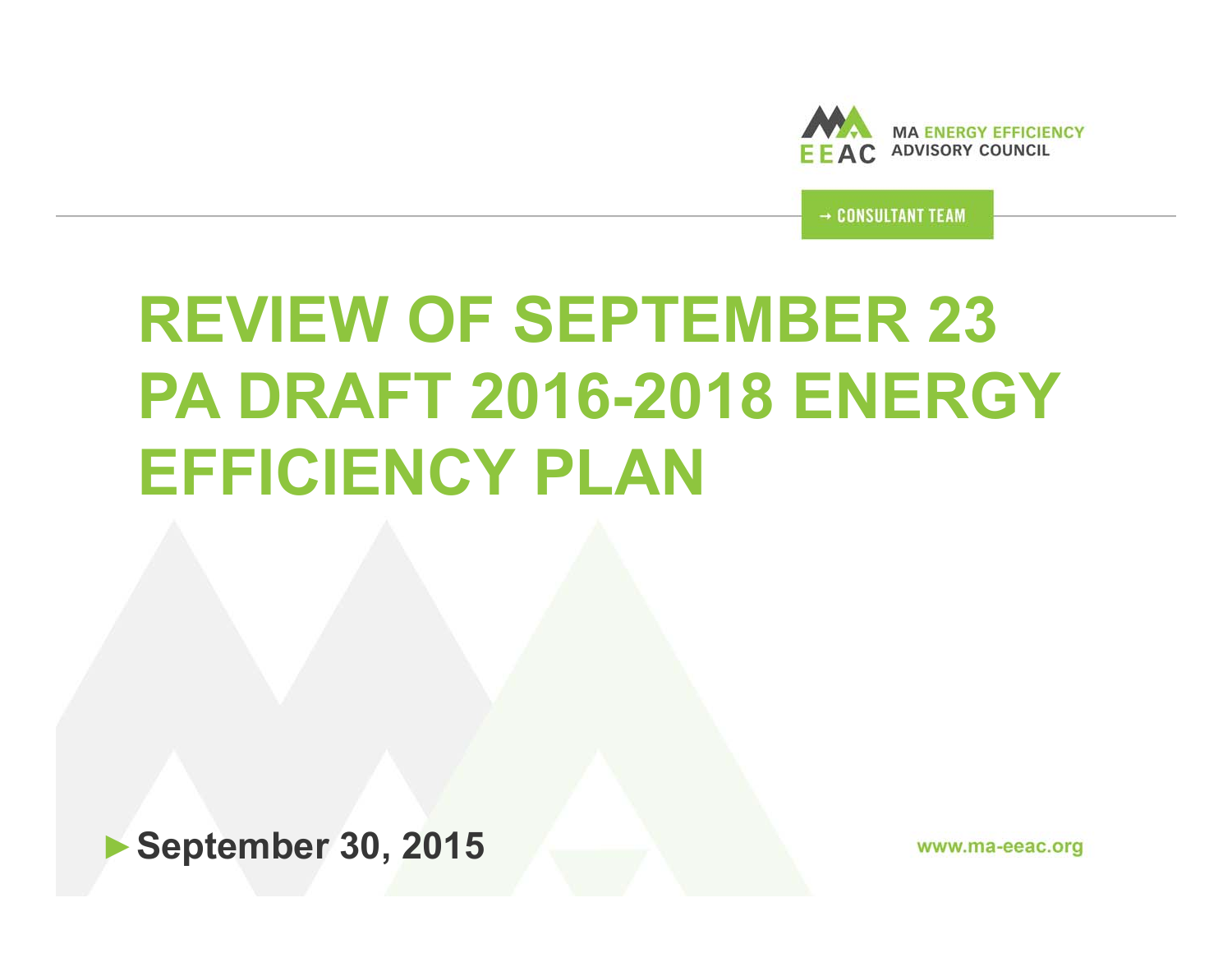## **OVERVIEW**

- **►**Following the key drivers analysis process, the Consultants continued to support DOER and the AGO with analysis for Term Sheet negotiations
- **►**The second draft of the PA 2016-2018 Plan is the result of a collaborative effort between the PAs, Consultant Team, DOER, and other stakeholders
- **►**The September 23 draft of the Plan includes many councilor and stakeholder recommendations
- **►**Terms Sheets reflect higher savings goals and lower costs to achieve than the first draft of the plan
- **►**This presentation presents key changes between drafts and identifies remaining issues and questions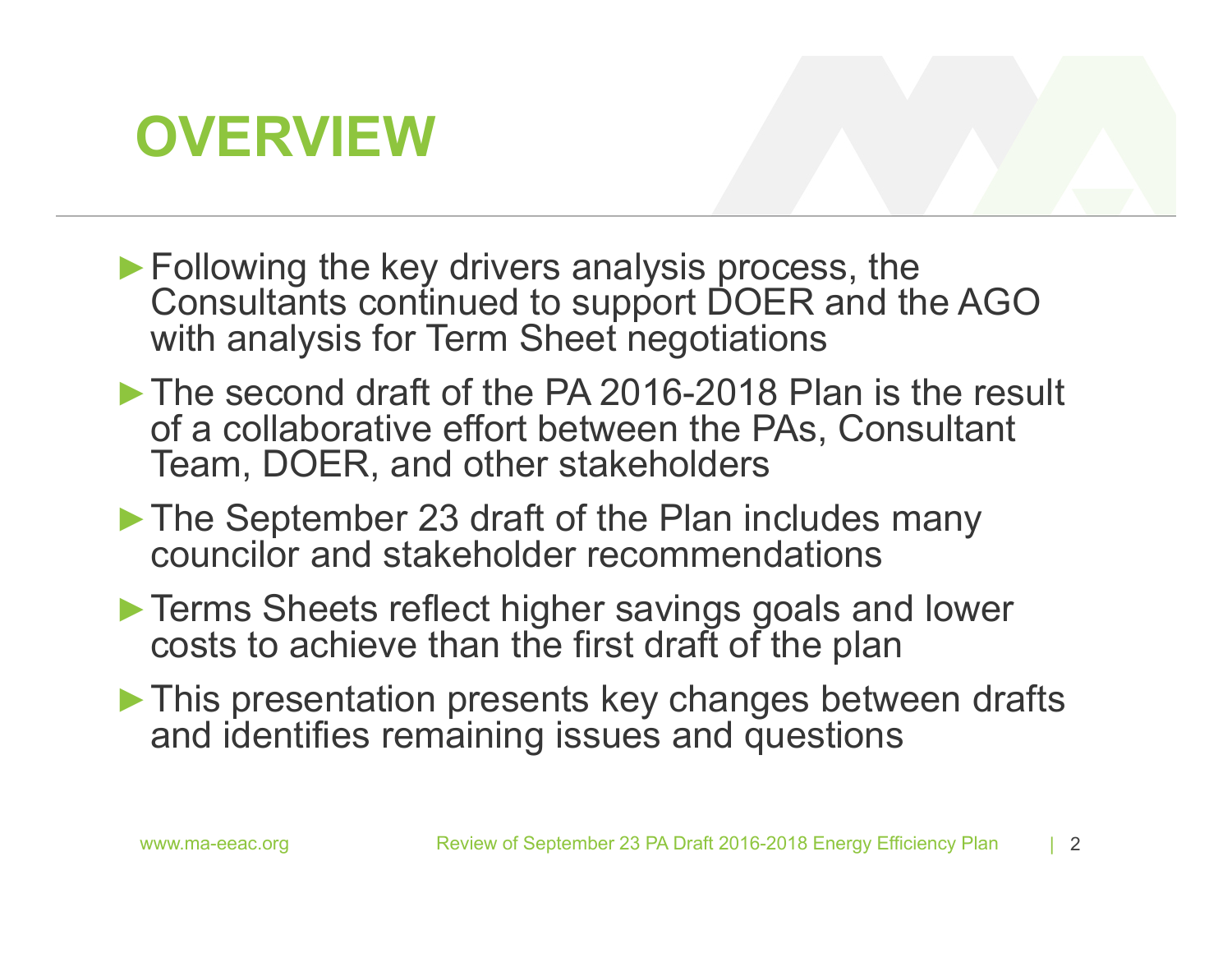# **2016-2018 ELECTRIC PORTFOLIO LEVEL TERM SHEET SUMMARY**

| 2016-2018                   | <b>April 30 Draft</b> | Sept. 23 Draft | % Change |
|-----------------------------|-----------------------|----------------|----------|
| <b>Annual Savings (MWh)</b> | 3,509,393             | 4,107,928      | 17%      |
| Lifetime Savings (MWh)      | 33,171,473            | 40,334,904     | 22%      |
| Summer Peak Savings (kW)    | 514,175               | 598,436        | 16%      |
| Winter Peak Savings (kW)    | 617,294               | 649,120        | 5%       |
| <b>Percent of Sales</b>     | 2.50%                 | 2.93%          | 17%      |
| Budget (\$millions)         | \$1,818               | \$1,860        | 2%       |
| \$/Annual kWh               | \$0.518               | \$0.453        | $-13%$   |
| \$/Lifetime kWh             | \$0.0548              | \$0.0461       | $-16%$   |
| Benefits (\$millions)       | \$5,589               | \$6,345        | 14%      |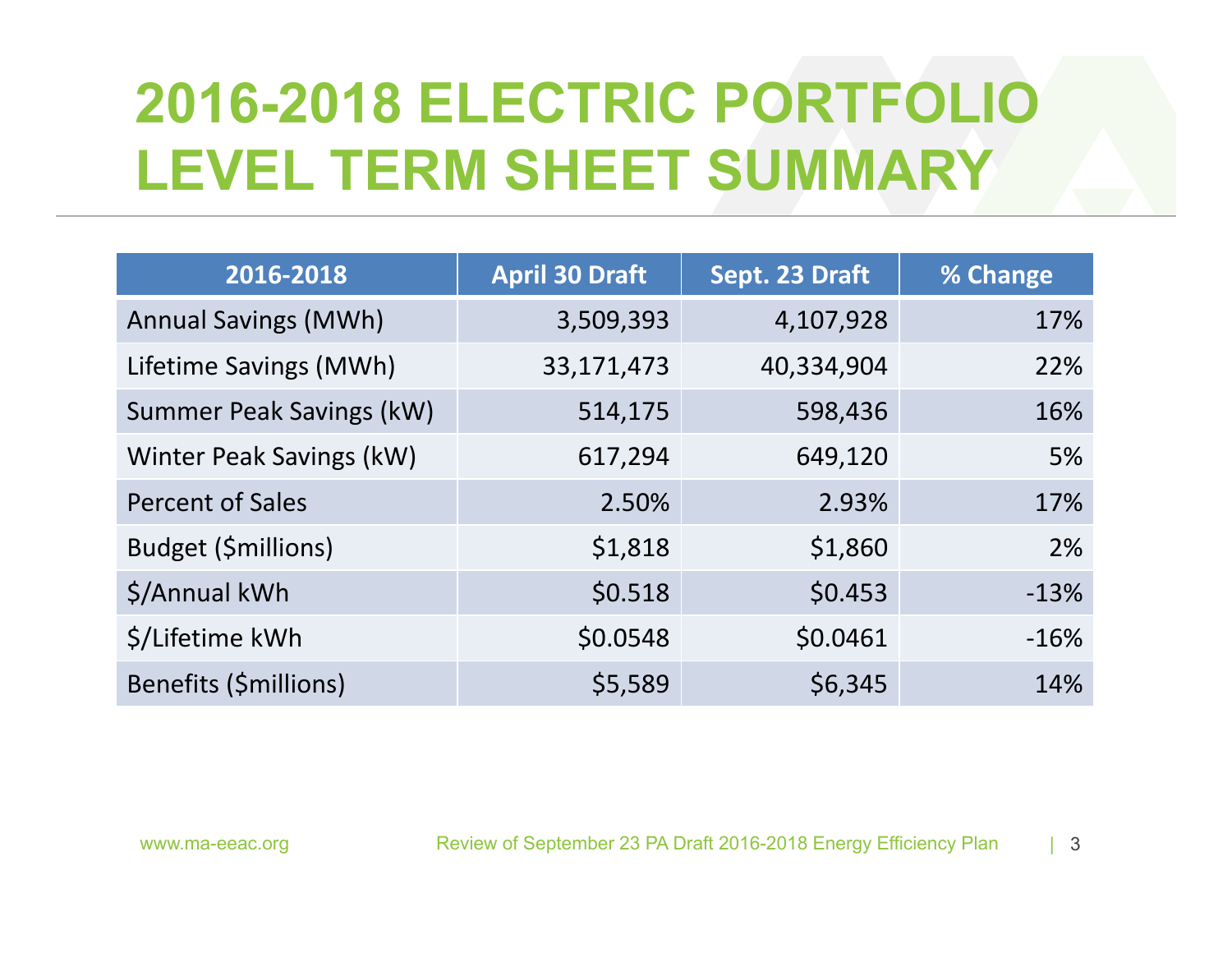# **REVISED ELECTRIC SAVINGS TRAJECTORIES**

0200040006000 8000 10000 120001400016000180002010 2011 2012 2013 2014 2015 2016 2017 2018**Lifetime GWh** Portfolio – PA**Portfolio – PA 9/23 Draft Portfolio – Consultant Proposal** Portfolio - Planned **B** Portfolio – PA Projected  $\blacksquare$  Portfolio – Actuals

**Portfolio Level Lifetime Electric Savings**

www.ma-eeac.org Review of September 23 PA Draft 2016-2018 Energy Efficiency Plan  $\overline{4}$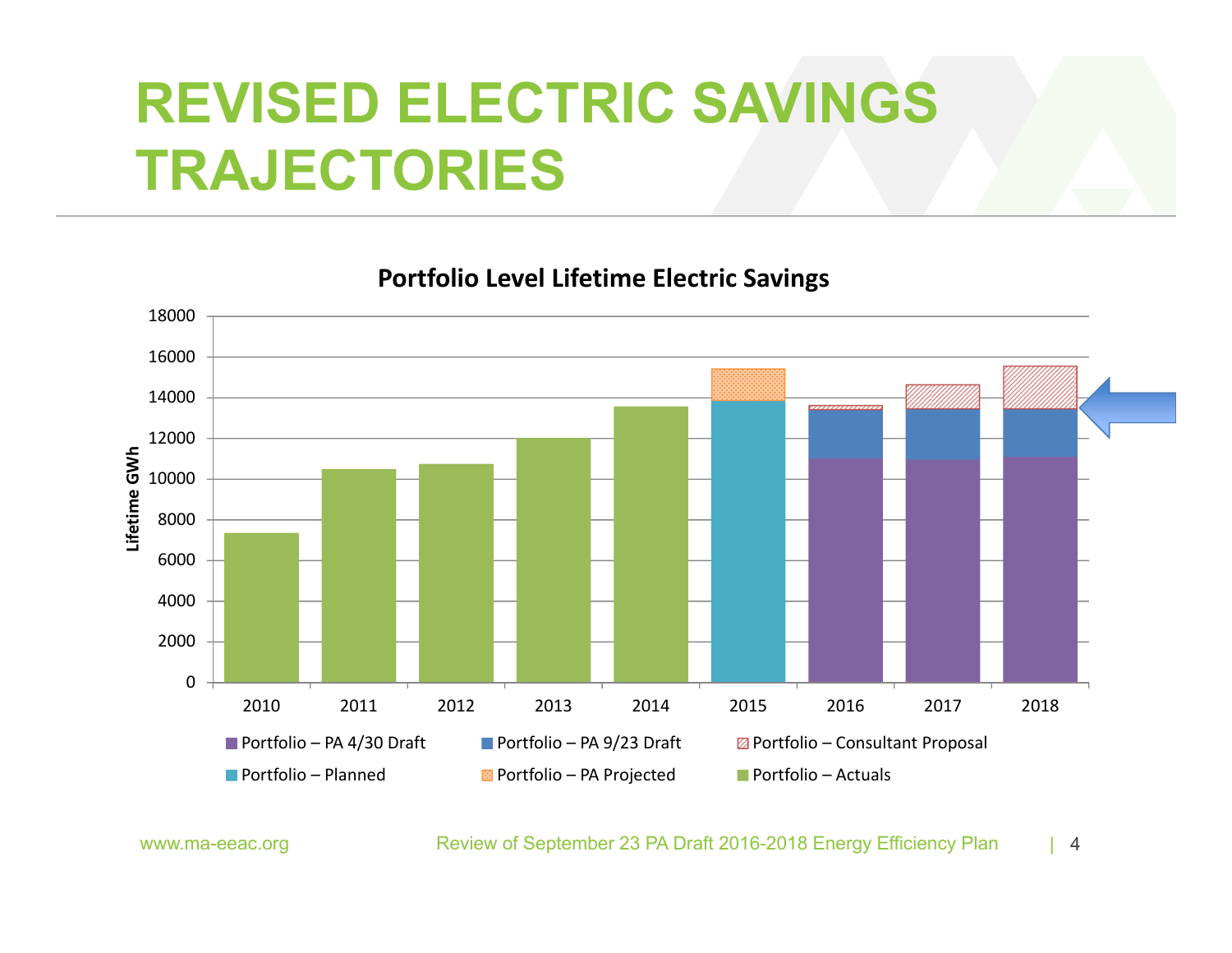## **REVISED ELECTRIC SAVINGS TRAJECTORIES**



#### www.ma-eeac.org Review of September 23 PA Draft 2016-2018 Energy Efficiency Plan | 5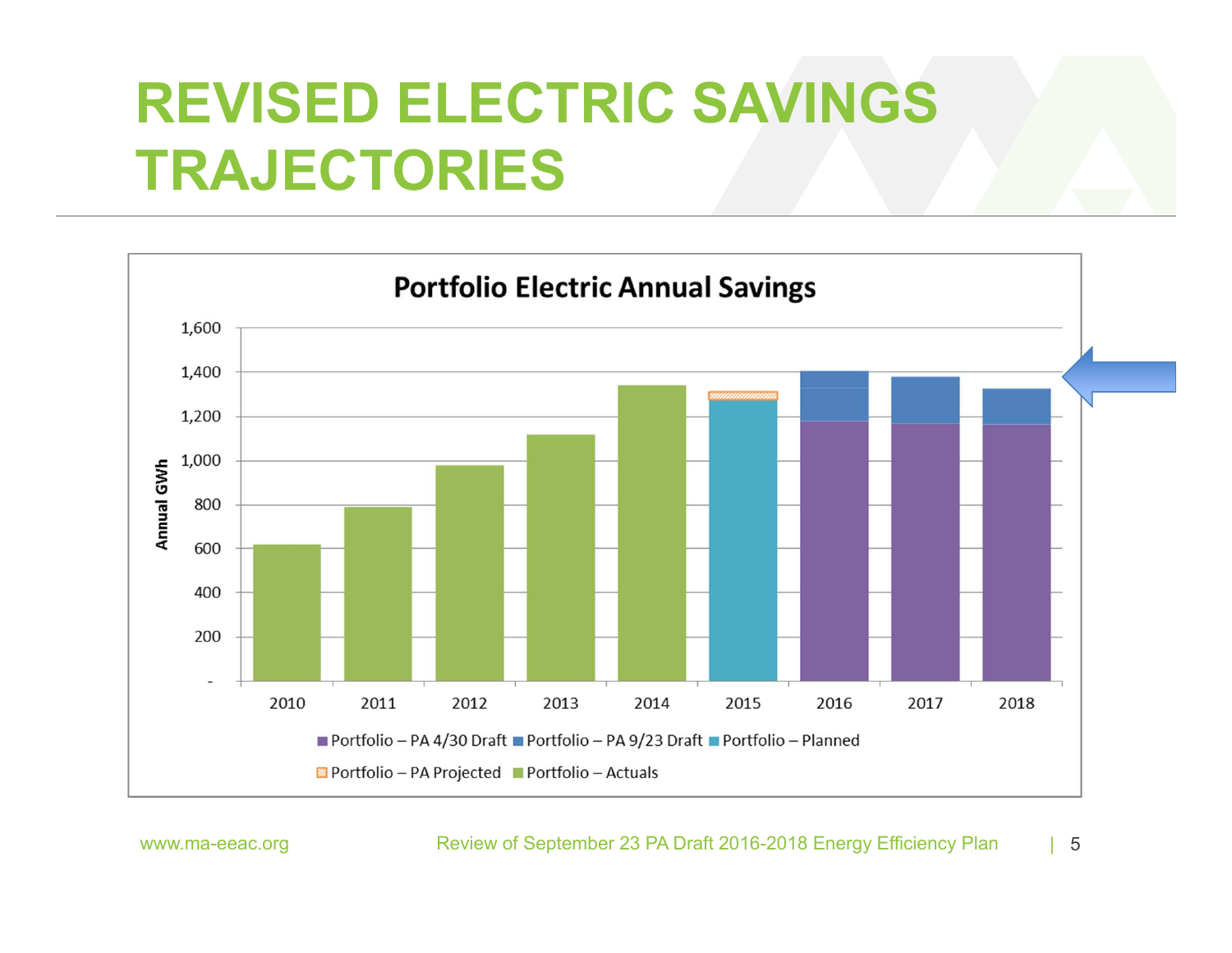## **PA-SPECIFIC ELECTRIC SAVINGS**



www.ma-eeac.org Review of September 23 PA Draft 2016-2018 Energy Efficiency Plan | 6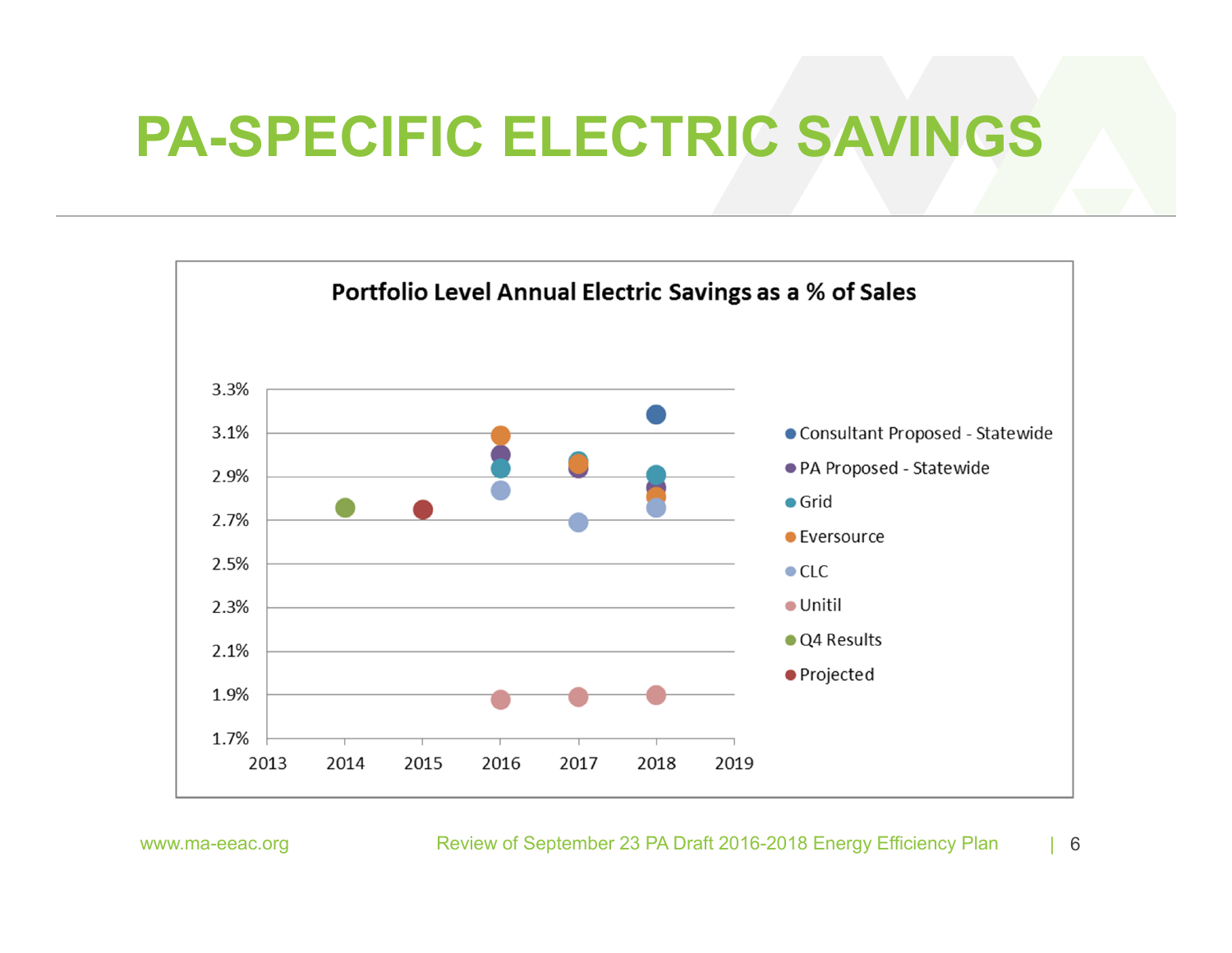# **ANNUAL ELECTRIC SAVINGS AS % OF SALES**

|                      | <b>April 30 Plan</b> |       |       |       | <b>September 23 Plan</b> |       |
|----------------------|----------------------|-------|-------|-------|--------------------------|-------|
|                      | 2016                 | 2017  | 2018  | 2016  | 2017                     | 2018  |
| <b>CLC</b>           | 2.53%                | 2.60% | 2.69% | 2.84% | 2.69%                    | 2.76% |
| <b>Eversource</b>    | 2.57%                | 2.53% | 2.50% | 3.09% | 2.96%                    | 2.81% |
| <b>National Grid</b> | 2.47%                | 2.46% | 2.49% | 2.94% | 2.97%                    | 2.91% |
| <b>Unitil</b>        | 1.85%                | 1.87% | 1.89% | 1.88% | 1.89%                    | 1.90% |
| <b>Statewide</b>     | 2.51%                | 2.49% | 2.50% | 3.00% | 2.94%                    | 2.85% |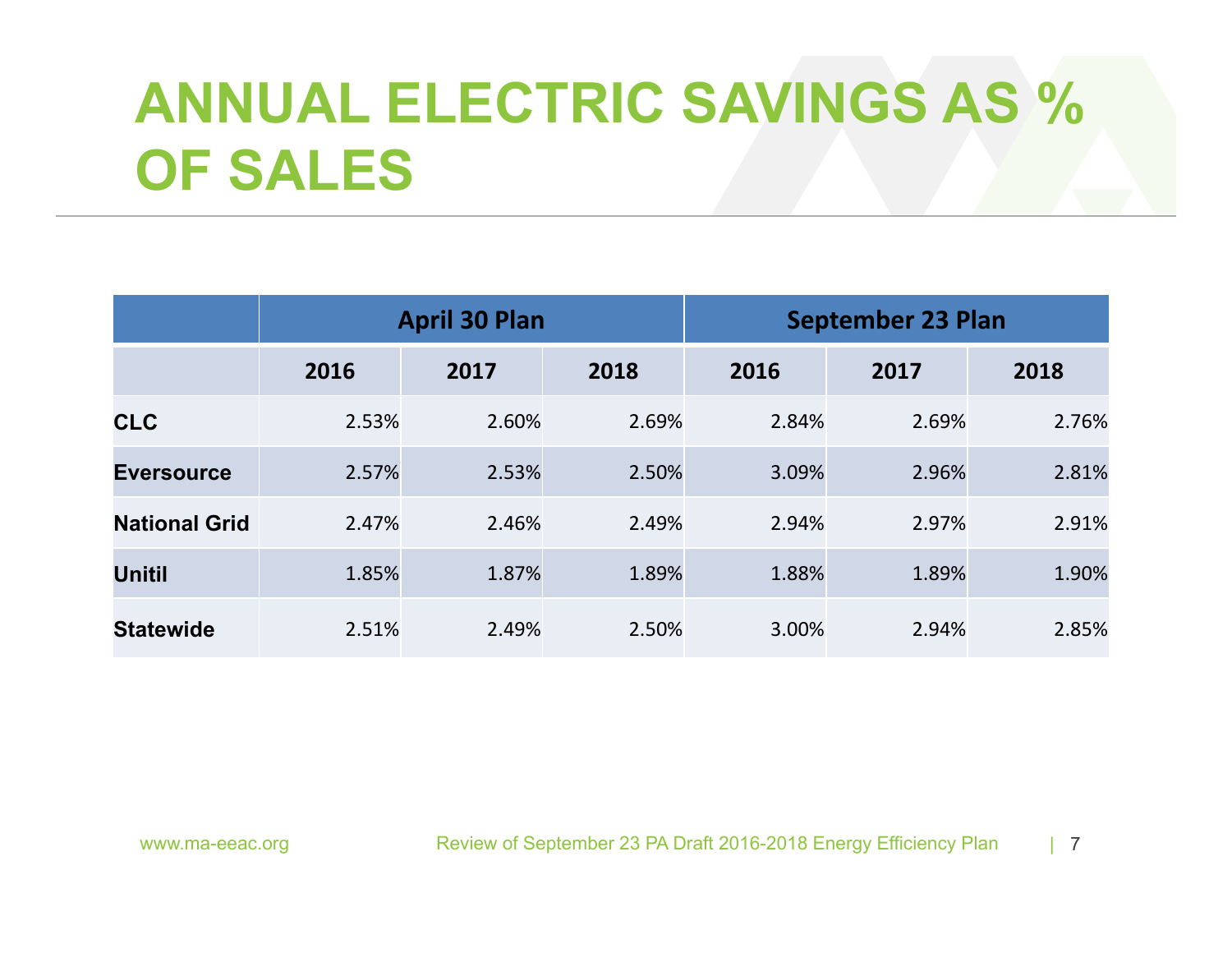## **ELECTRIC LIFETIME COSTS/KWH**

|                      | <b>April 30 Plan</b> |         |         |         | <b>September 23 Plan</b> |         |
|----------------------|----------------------|---------|---------|---------|--------------------------|---------|
|                      | 2016                 | 2017    | 2018    | 2016    | 2017                     | 2018    |
| <b>CLC</b>           | \$0.073              | \$0.075 | \$0.078 | \$0.078 | \$0.084                  | \$0.087 |
| <b>Eversource</b>    | \$0.047              | \$0.049 | \$0.051 | \$0.040 | \$0.042                  | \$0.043 |
| <b>National Grid</b> | \$0.057              | \$0.060 | \$0.061 | \$0.048 | \$0.048                  | \$0.048 |
| <b>Unitil</b>        | \$0.057              | \$0.056 | \$0.057 | \$0.050 | \$0.049                  | \$0.048 |
| <b>Statewide</b>     | \$0.053              | \$0.055 | \$0.057 | \$0.045 | \$0.046                  | \$0.047 |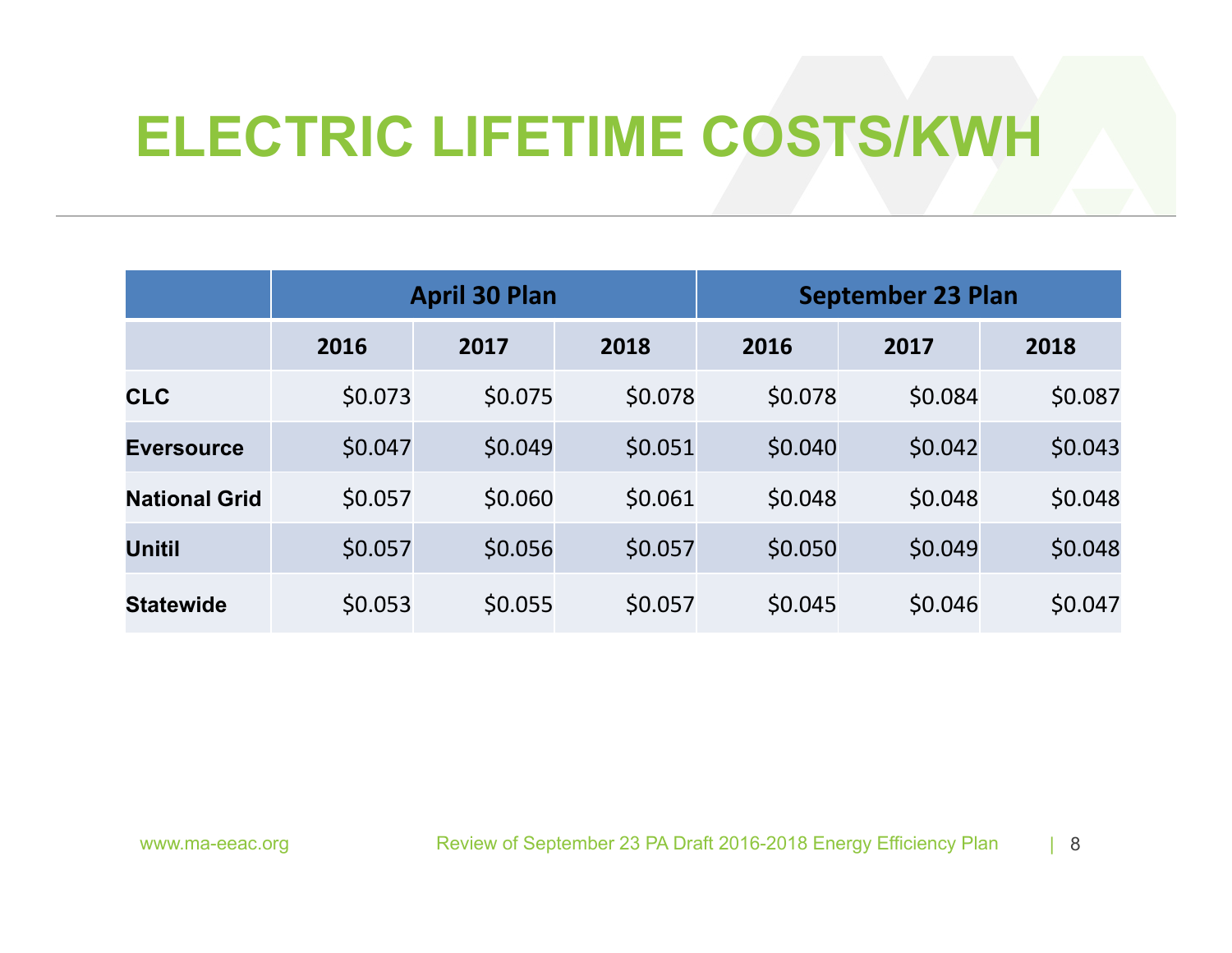# **ELECTRIC BENEFIT/COST RATIOS (SEPTEMBER 23)**

### **Electric BCRs in 2016‐2018**

|                    | 2016 | 2017 | 2018 | 2016-2018 |
|--------------------|------|------|------|-----------|
| <b>Residential</b> | 2.28 | 2.21 | 2.20 | 2.23      |
| Low Income         | 1.65 | 1.71 | 1.73 | 1.69      |
| C&l                | 2.55 | 2.67 | 2.79 | 2.67      |
| Total              | 2.37 | 2.39 | 2.45 | 2.40      |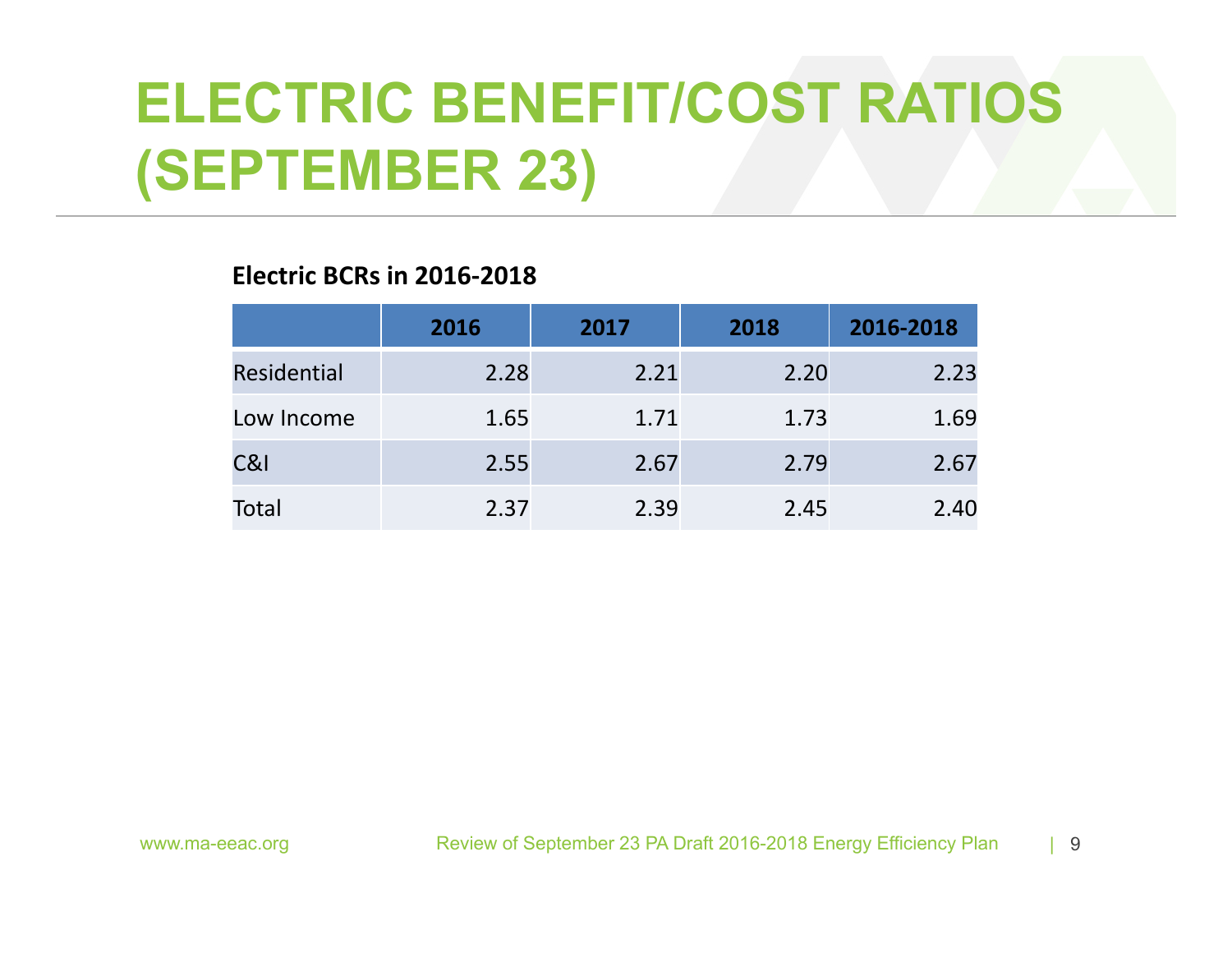# **2016-2018 GAS PORTFOLIO LEVEL TERM SHEET SUMMARY**

| 2016-2018                         | <b>April 30 Draft</b> | Sept. 23 Draft | % Change |
|-----------------------------------|-----------------------|----------------|----------|
| Annual Savings (million therms)   | 75                    | 86             | 15%      |
| Lifetime Savings (million therms) | 1,009                 | 1,148          | 14%      |
| <b>Percent of Sales</b>           | 1.08%                 | 1.24%          | 15%      |
| <b>Budget (\$millions)</b>        | \$623                 | \$670          | 7%       |
| \$/Annual therm                   | \$8.33                | \$7.81         | $-6%$    |
| \$/Lifetime therm                 | \$0.618               | \$0.583        | $-6%$    |
| Benefits (\$millions)             | \$475                 | \$562          | 18%      |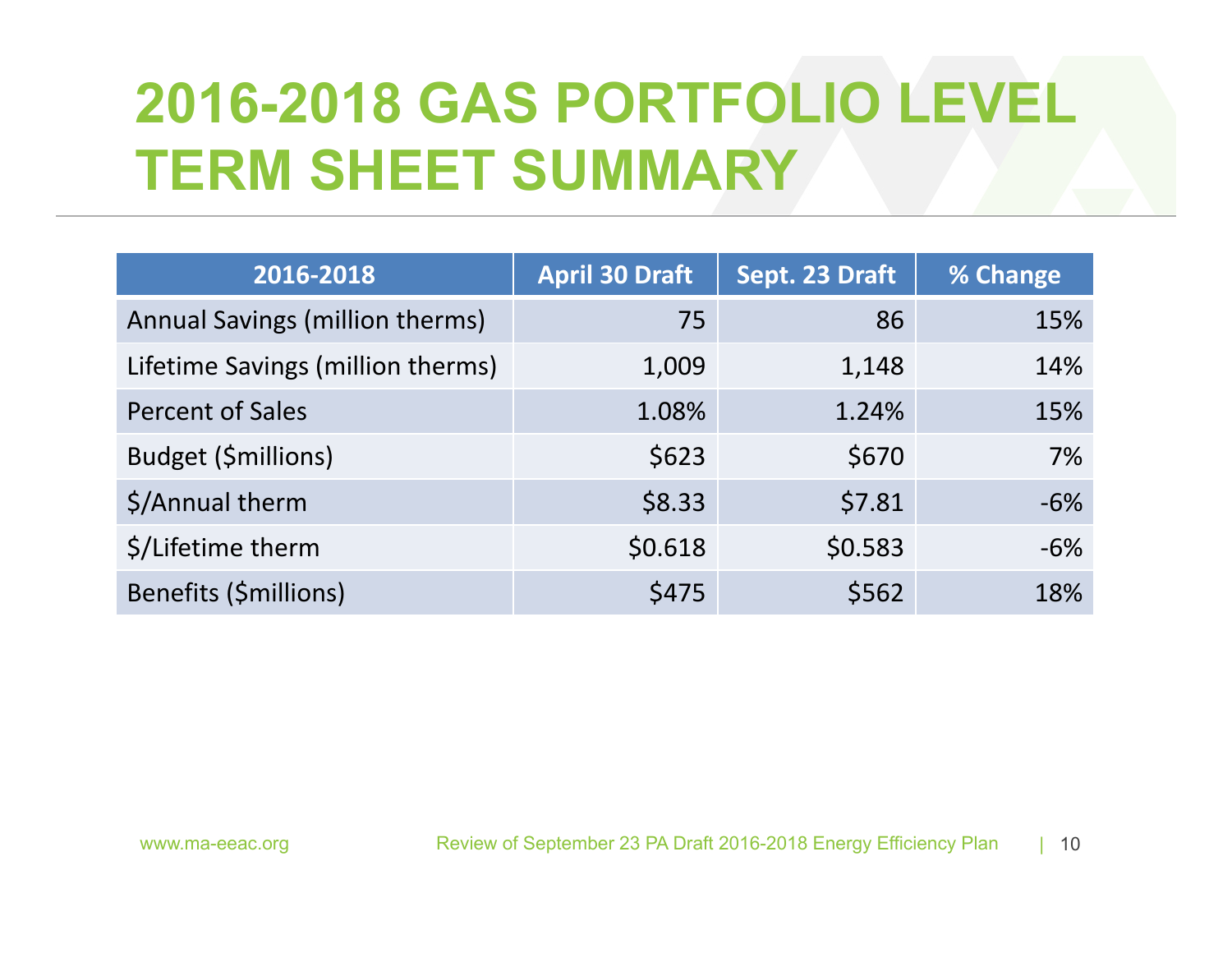## **REVISED GAS SAVINGS TRAJECTORIES**

**Portfolio Gas Lifetime Therm Savings**



www.ma-eeac.org Review of September 23 PA Draft 2016-2018 Energy Efficiency Plan | 11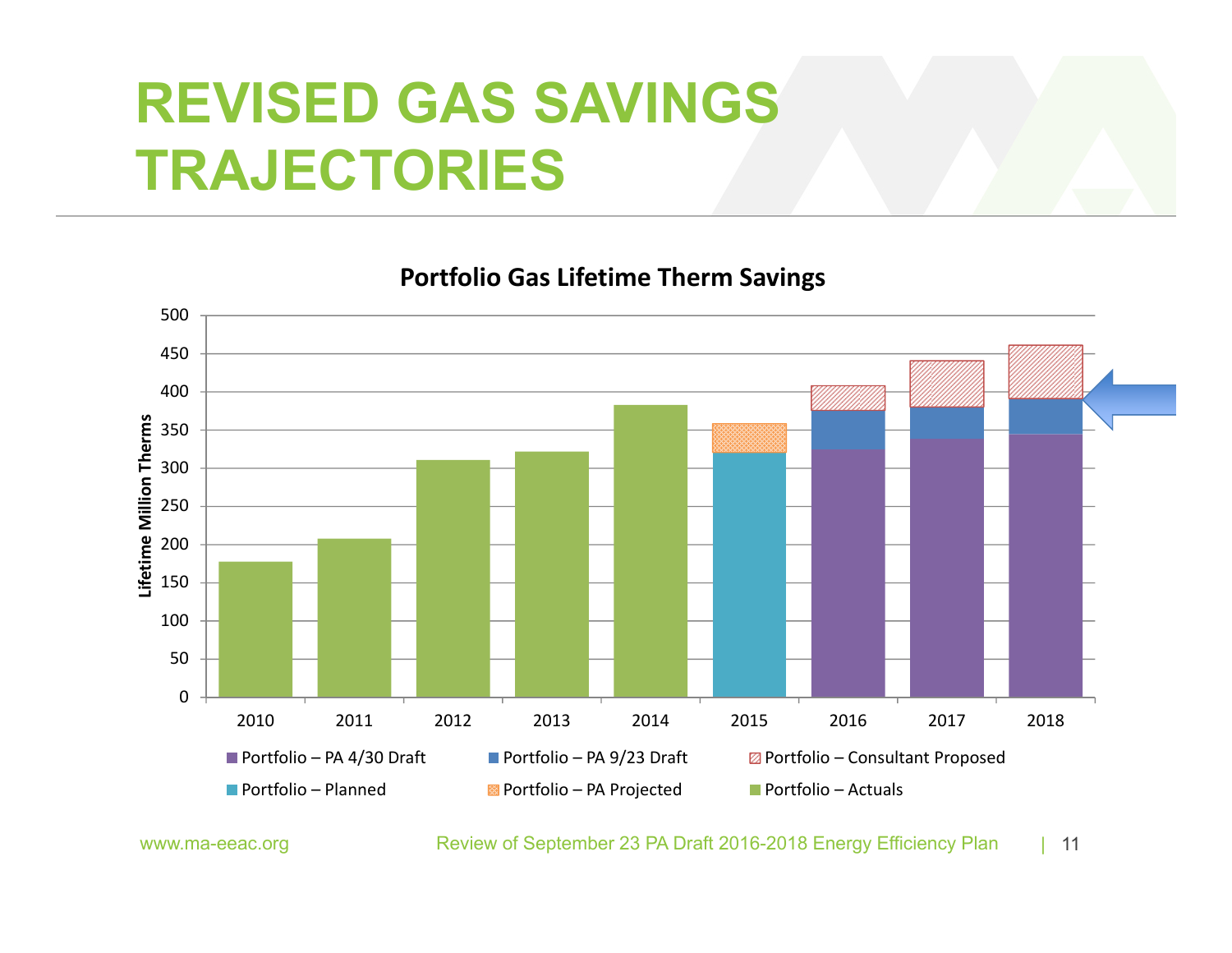## **PA-SPECIFIC GAS SAVINGS**



www.ma-eeac.org Review of September 23 PA Draft 2016-2018 Energy Efficiency Plan  $| 12$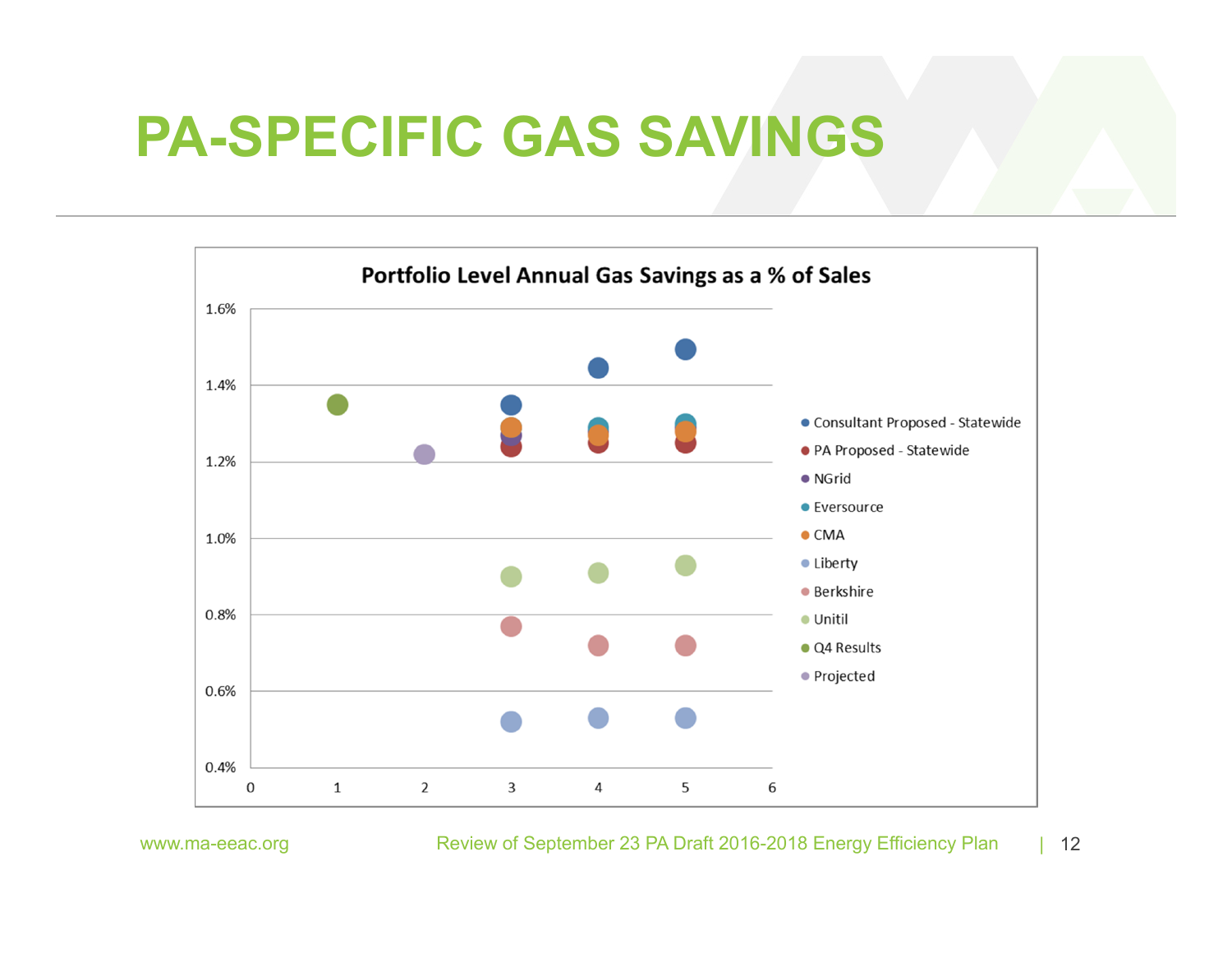## **ANNUAL GAS SAVINGS AS % OF SALES**

|                      | <b>April 30 Plan</b> |       |       | <b>September 23 Plan</b> |       |       |
|----------------------|----------------------|-------|-------|--------------------------|-------|-------|
|                      | 2016                 | 2017  | 2018  | 2016                     | 2017  | 2018  |
| <b>Berkshire</b>     | 0.69%                | 0.68% | 0.67% | 0.77%                    | 0.72% | 0.72% |
| <b>CMA</b>           | 1.15%                | 1.16% | 1.17% | 1.29%                    | 1.27% | 1.28% |
| <b>Eversource</b>    | 1.15%                | 1.15% | 1.15% | 1.29%                    | 1.29% | 1.30% |
| <b>Liberty</b>       | 0.51%                | 0.51% | 0.51% | 0.52%                    | 0.53% | 0.53% |
| <b>National Grid</b> | 1.07%                | 1.10% | 1.10% | 1.27%                    | 1.28% | 1.29% |
| <b>Unitil</b>        | 0.80%                | 0.82% | 0.82% | 0.90%                    | 0.91% | 0.93% |
| <b>Statewide</b>     | 1.07%                | 1.09% | 1.09% | 1.24%                    | 1.24% | 1.25% |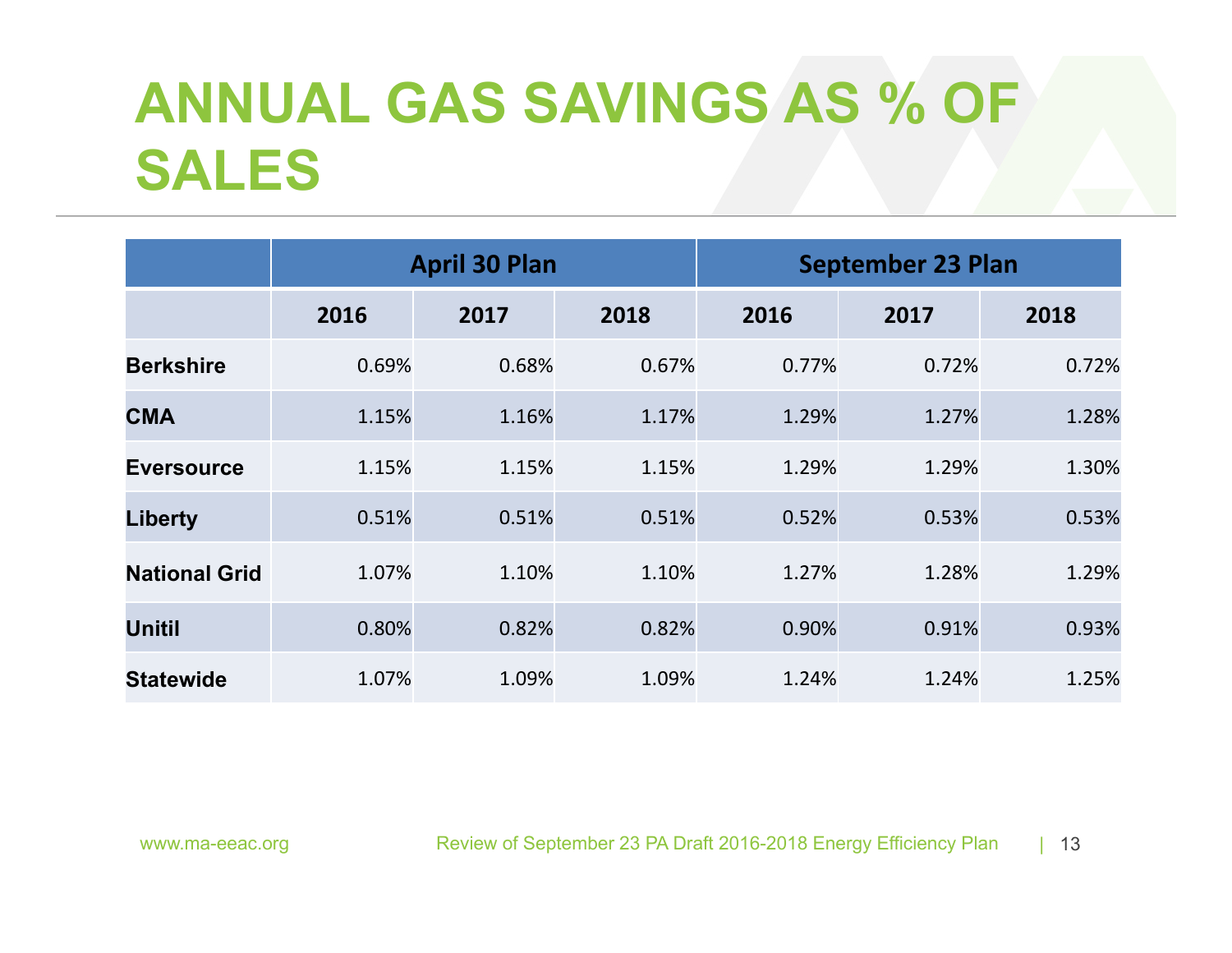## **LIFETIME GAS COSTS/THERM**

|                      | <b>April 30 Plan</b> |         |         |         | <b>September 23 Plan</b> |         |
|----------------------|----------------------|---------|---------|---------|--------------------------|---------|
|                      | 2016                 | 2017    | 2018    | 2016    | 2017                     | 2018    |
| <b>Berkshire</b>     | \$0.484              | \$0.485 | \$0.487 | \$0.520 | \$0.531                  | \$0.535 |
| <b>CMA</b>           | \$0.509              | \$0.514 | \$0.519 | \$0.508 | \$0.512                  | \$0.512 |
| <b>Eversource</b>    | \$0.545              | \$0.556 | \$0.562 | \$0.529 | \$0.540                  | \$0.551 |
| <b>Liberty</b>       | \$0.621              | \$0.620 | \$0.620 | \$0.617 | \$0.598                  | \$0.588 |
| <b>National Grid</b> | \$0.714              | \$0.685 | \$0.688 | \$0.632 | \$0.635                  | \$0.629 |
| <b>Unitil</b>        | \$0.526              | \$0.515 | \$0.515 | \$0.507 | \$0.514                  | \$0.510 |
| <b>Statewide</b>     | \$0.622              | \$0.613 | \$0.618 | \$0.580 | \$0.585                  | \$0.585 |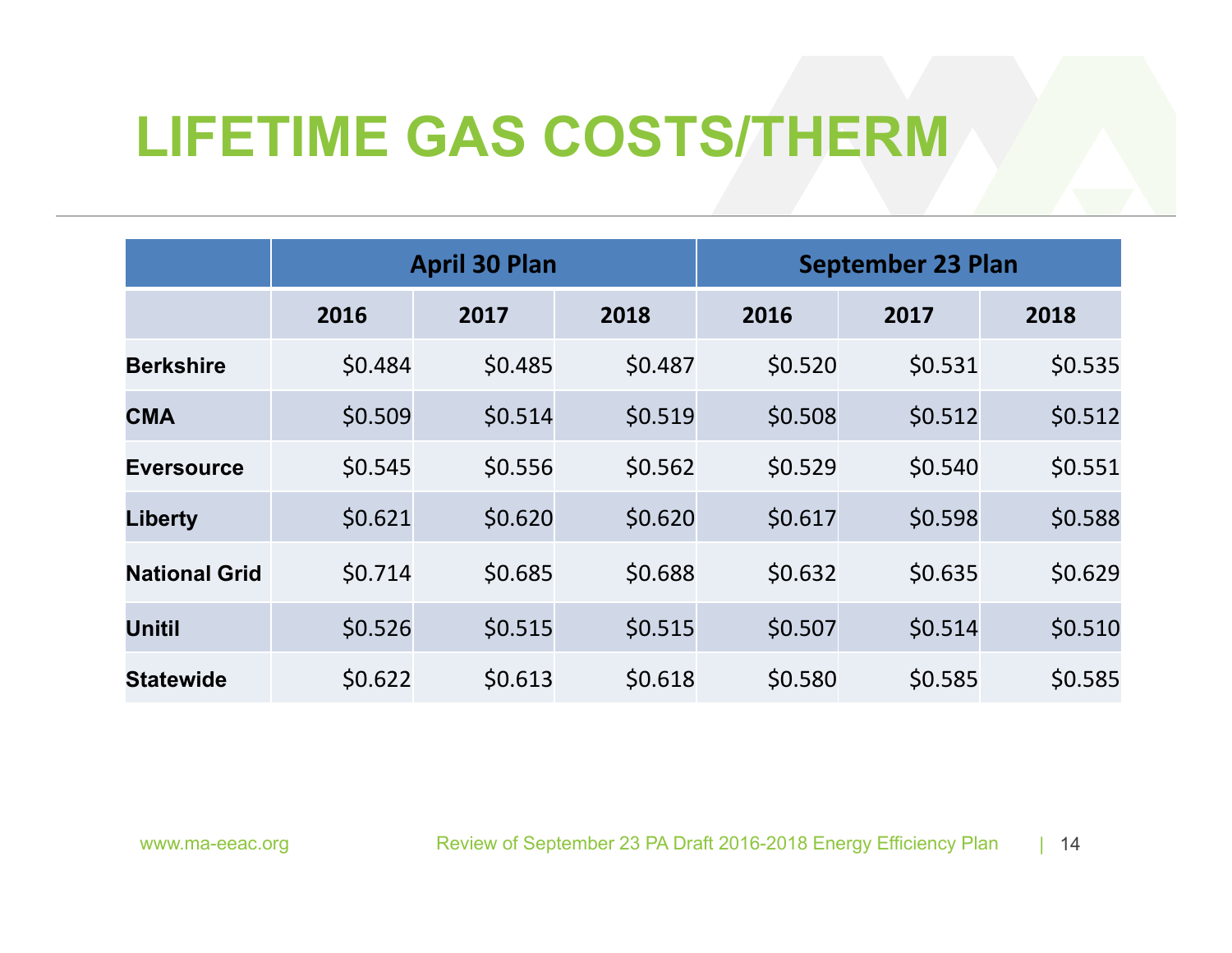# **GAS BENEFIT/COST RATIOS (SEPTEMBER 23)**

### **Gas BCRs in 2016‐2018 Plan (September 23)**

|                    | 2016 | 2017 | 2018 | 2016-2018 |
|--------------------|------|------|------|-----------|
| <b>Residential</b> | 1.66 | 1.65 | 1.67 | 1.66      |
| Low Income         | 1.71 | 1.72 | 1.75 | 1.72      |
| C&I                | 2.75 | 2.73 | 2.70 | 2.72      |
| Total              | 1.90 | 1.89 | 1.90 | 1.89      |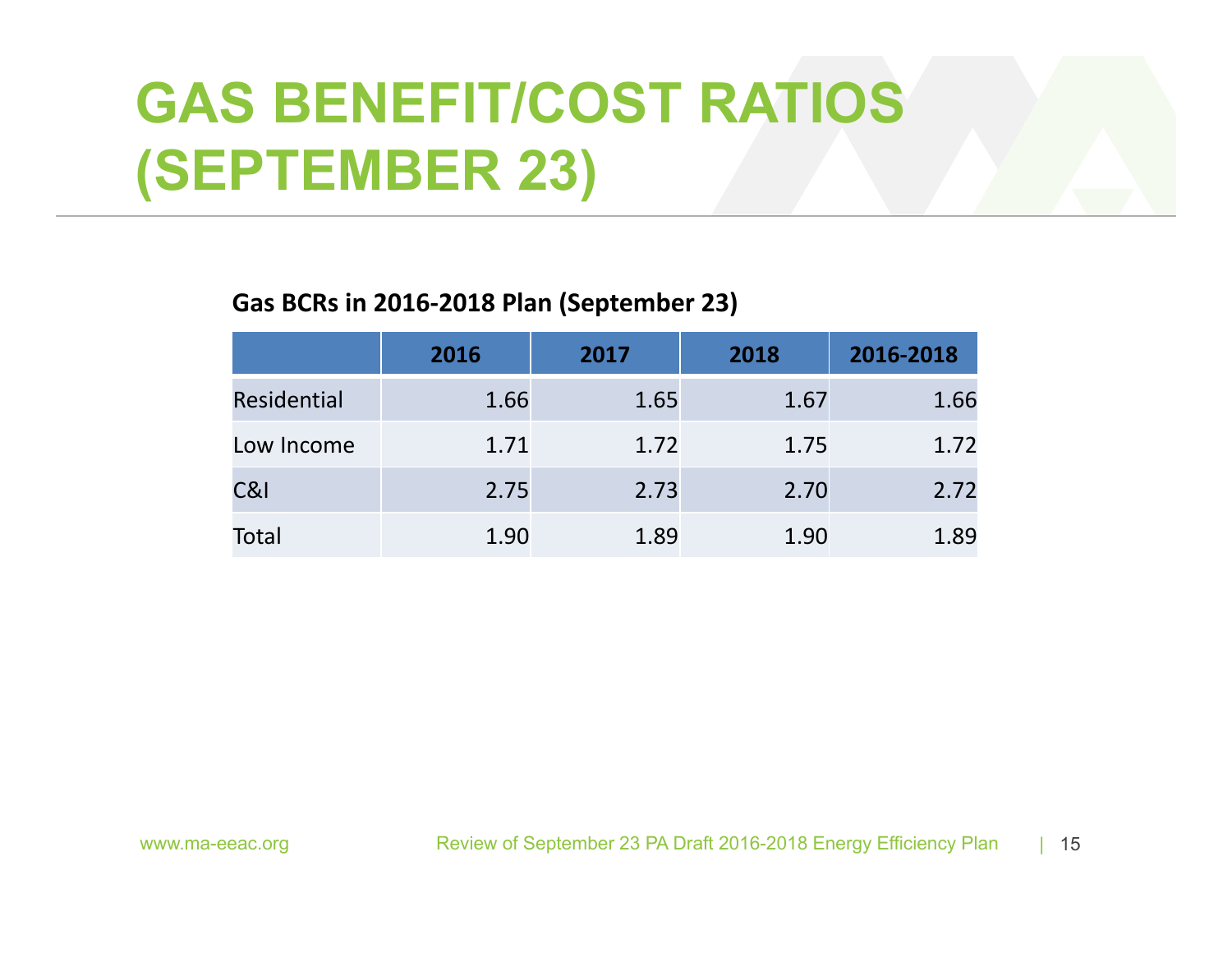# **RESOLUTION MATRIX AND PLAN AND DATA OBSERVATIONS**

- ▶ The Plan includes many of the Council's recommendations from the workshop process; many are partially or not addressed
- **►**Tracking and regular reporting to the Council is important for periodic assessment of key initiatives
- **►**C&I gas savings and costs look good
- **►**C&I electric savings are low when indexed to load. This drives up statewide portfolio costs
- ▶ Program details and deadlines are not consistently provided
- **►**PA differences in savings levels, costs to achieve, incentives, and measure numbers still remain and are not fully understood
- **►**TRL has not yet been provided

www.ma-eeac.org Review of September 23 PA Draft 2016-2018 Energy Efficiency Plan | 16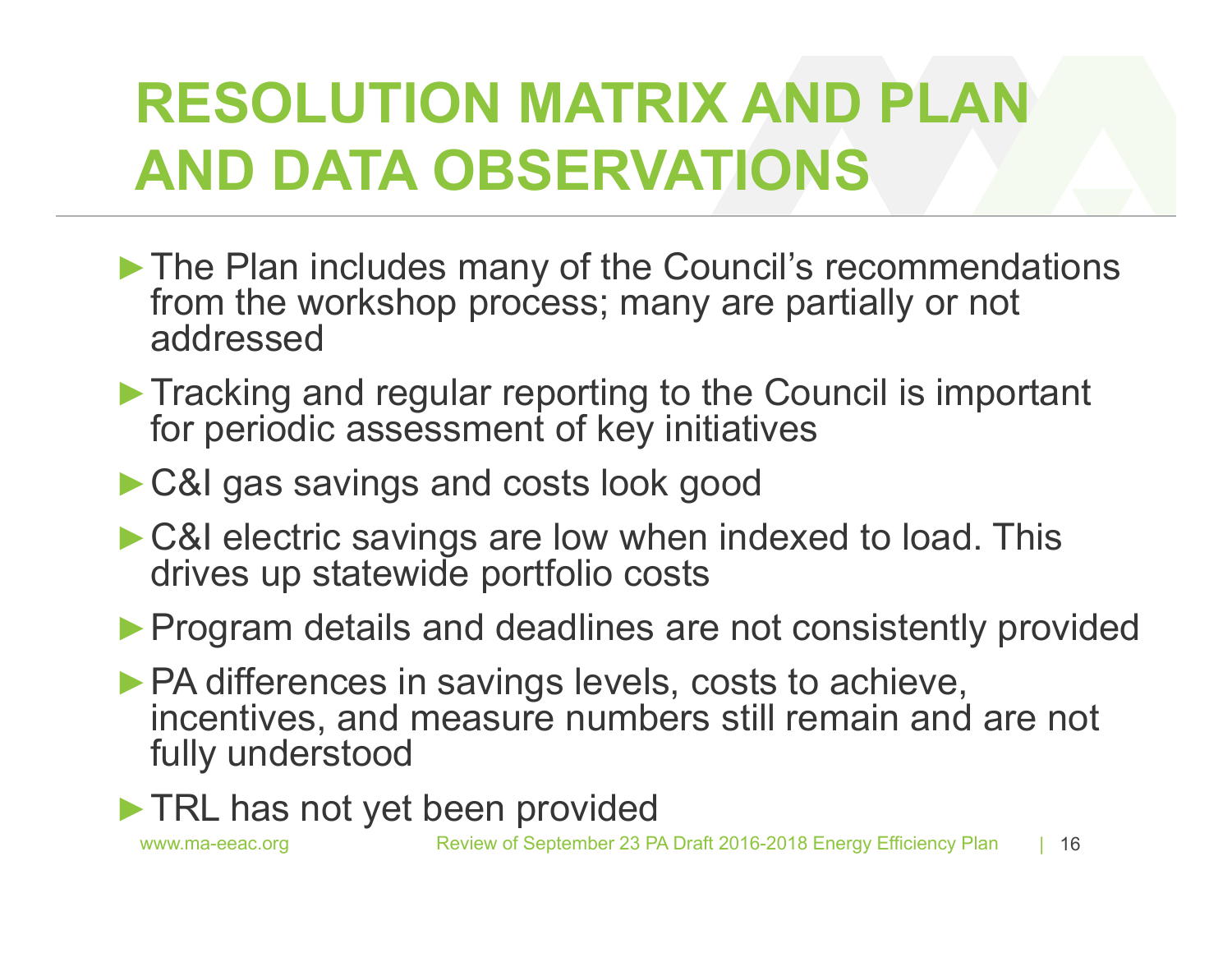

## **RESIDENTIAL PROGRAMS**

www.ma-eeac.org Review of September 23 PA Draft 2016-2018 Energy Efficiency Plan | 17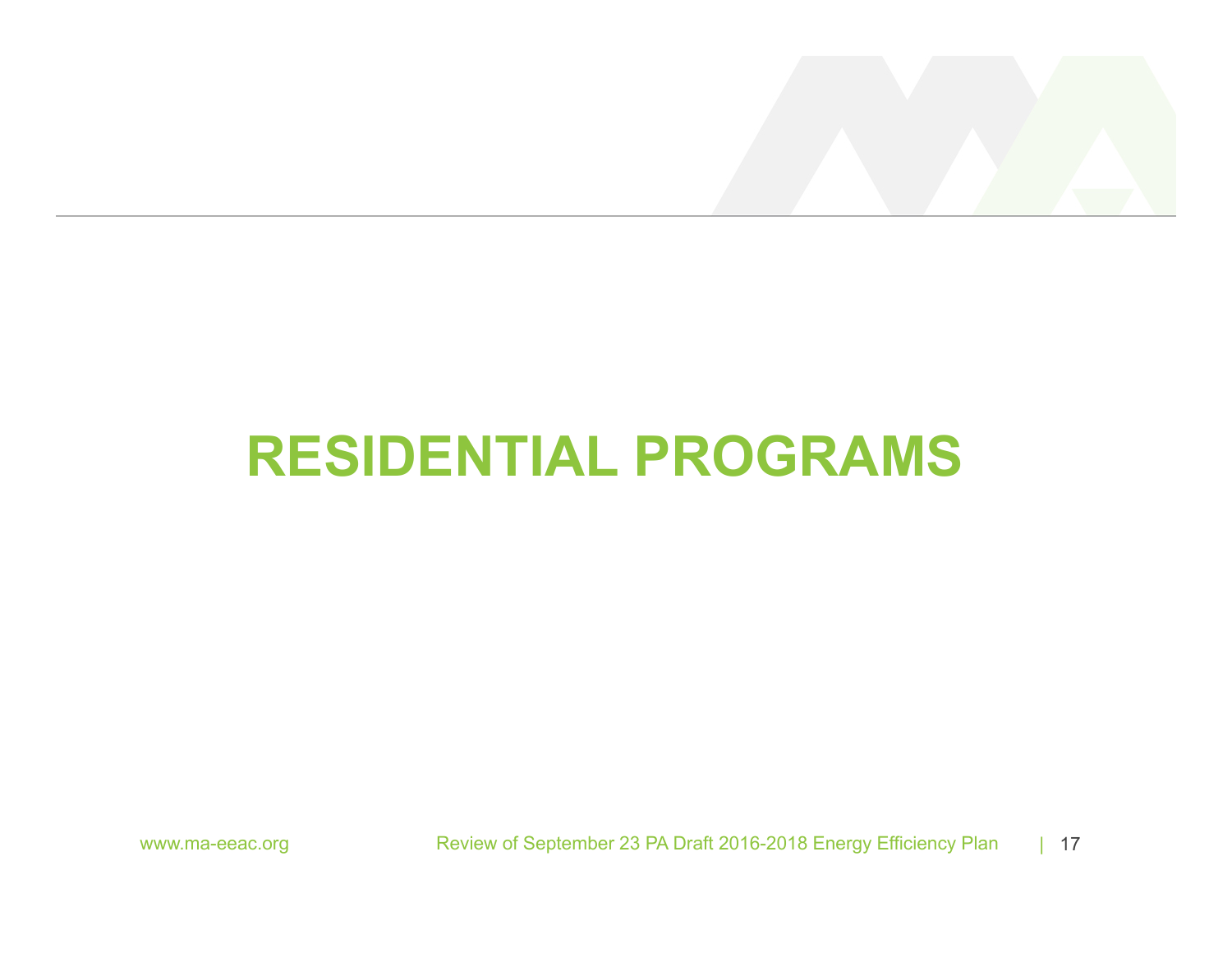## **RENTER INITIATIVE (93-96)**

- **►**Revised draft includes additional details, including Q1 2016 launch
- **►**Appears to be a carefully considered response to prior challenges in serving this market and expressed stakeholder interest
- **►**Tracking of renter and landlord participation and savings will be required to assess success in serving renters and converting renter visits to deeper savings
- **►**Consultants recommend establishment of a clear process for Council and stakeholders to review progress and discuss adjustments with the PAs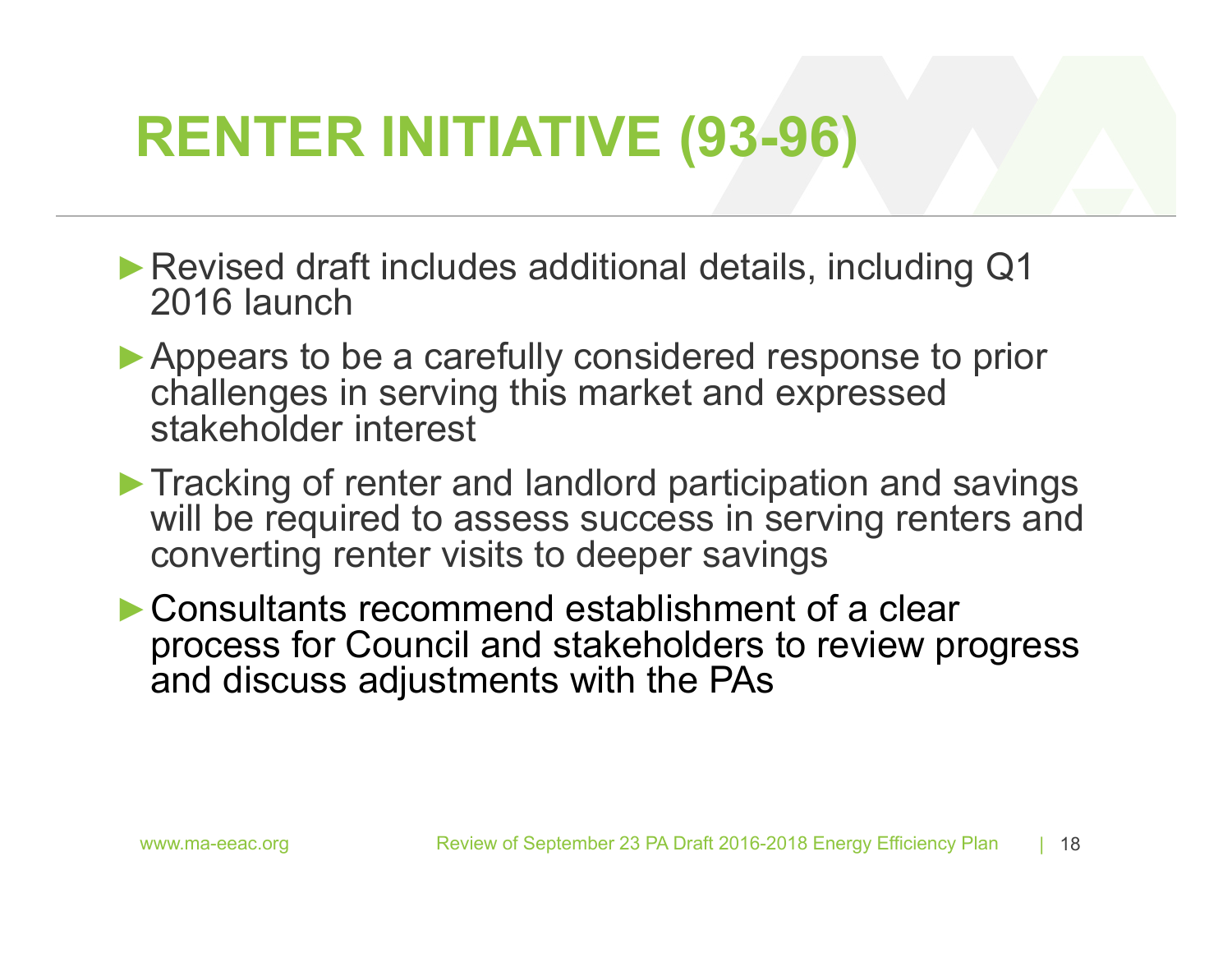# **MODERATE INCOME CUSTOMERS (88-92)**

- **►**Revised draft includes additional details, including Q1 2016 launch
- **►**Primary focus on qualifying customers otherwise seeking services and providing enhanced incentives
	- − Customers in 61-80% SMI range are ~10% of population
	- − Outreach opportunity for stakeholders serving affected populations
	- Due to enhanced incentive increasing participation will increase costs
- **►**Consultants recommend establishment of a clear process for Council and stakeholders to review progress and discuss adjustments with the PAs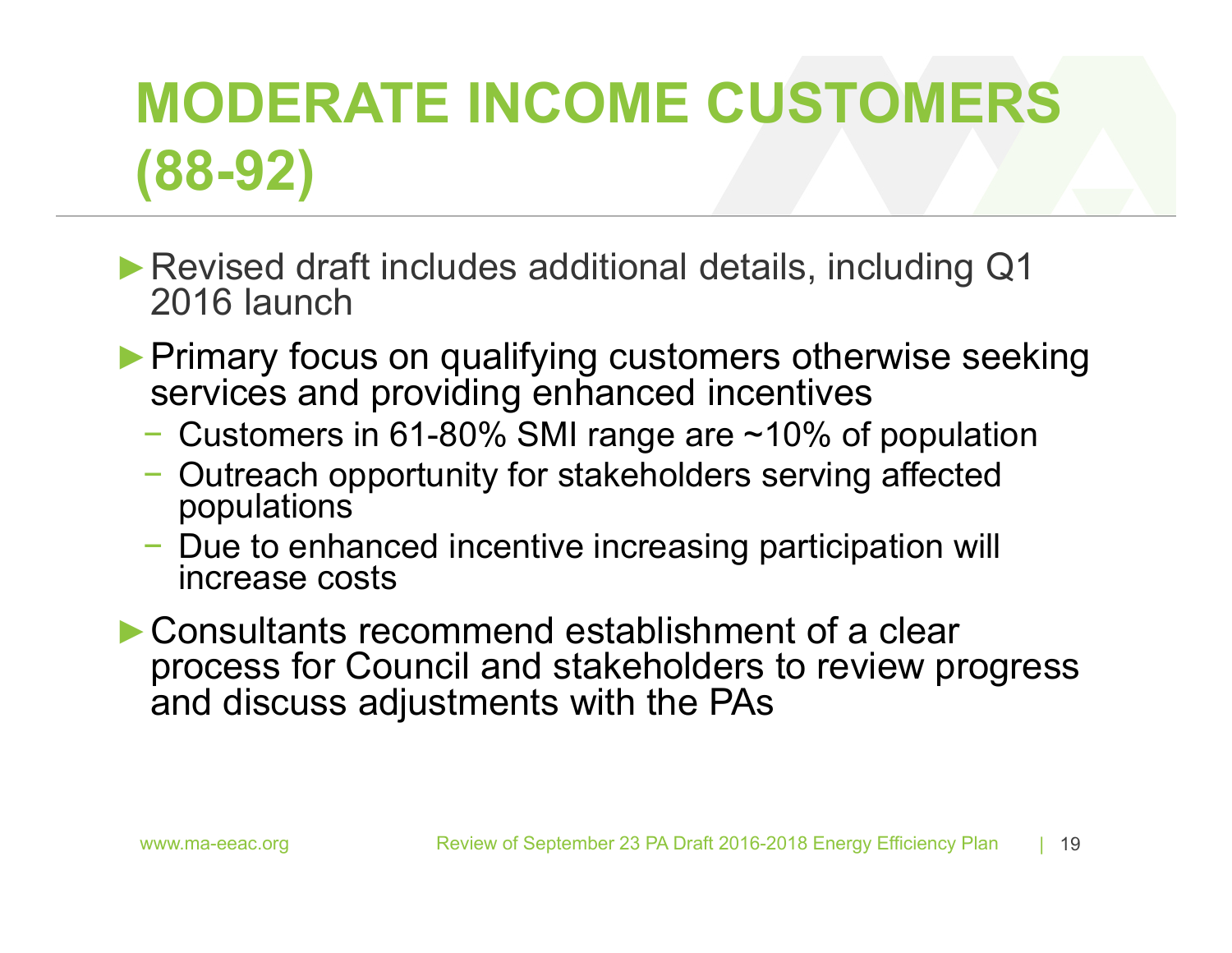## **MULTI-FAMILY (107-111, 114)**

- ► Plan shows continued evolution for addressing the multi-family market
	- − Transition to performance path for high rises in new construction
	- − Designation of a project-level point of contact for multi- family retrofit
	- − Break out of measures by meter type and fuel type
		- Unclear if this is accomplished through a unique site identifier
- **►**Program approach still does not deliver a true multi-family pay-for-performance model
	- − Higher incentives tied to modeled or measured performance with full integration of res and C&I
	- − Leverage prior and future benchmarking efforts
	- PAs should offer as an alternative path (alongside prescriptive path); could start as a demonstration/trial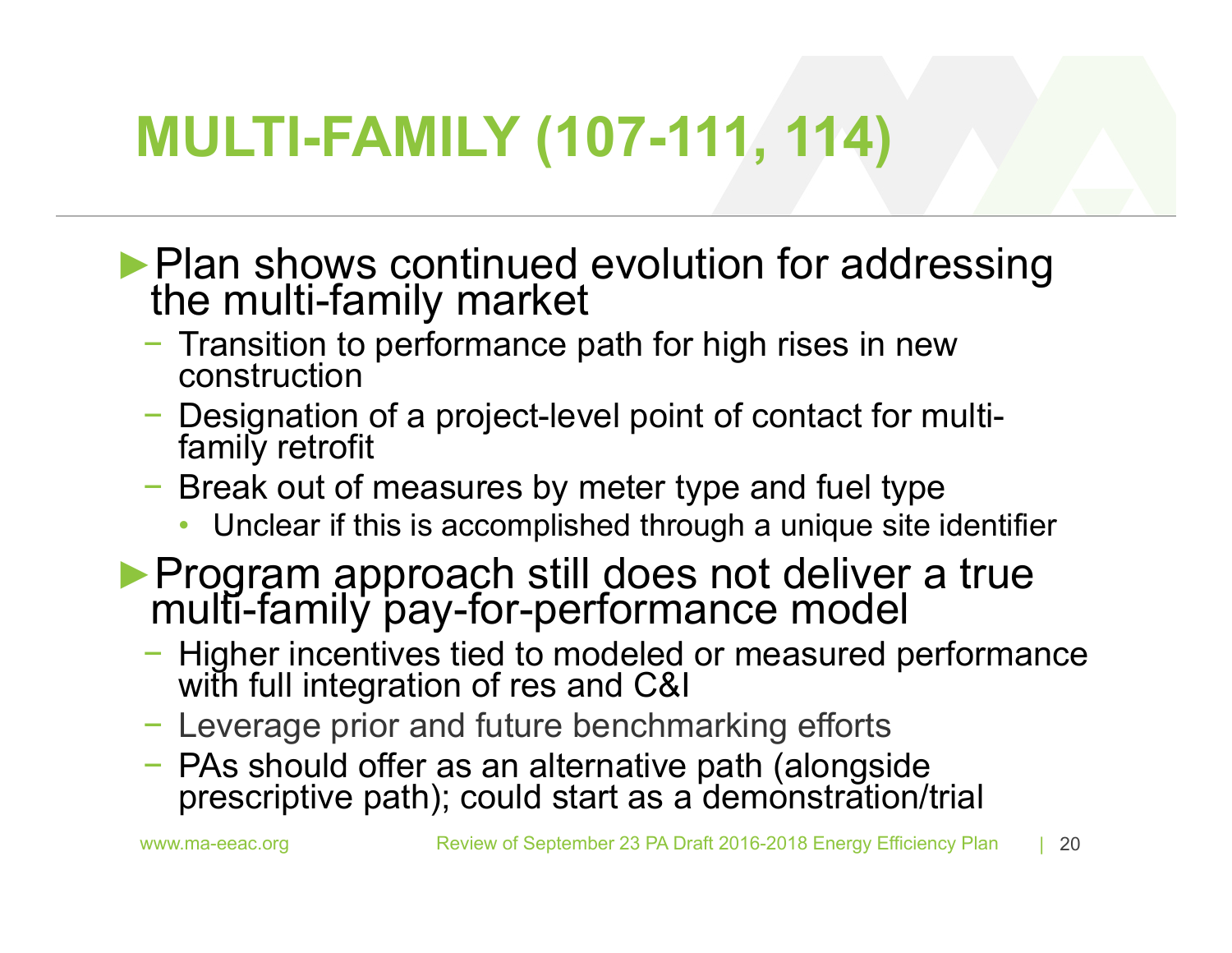## **LIGHTING (118-20)**

**►Lighting is by far the most significant driver in Res Sector savings: 72% of 2016 annual savings, 84% lifetime** 

### **►Significant progress since April**

|                                      | Change since April draft   |
|--------------------------------------|----------------------------|
| Cumulative 3-year savings increase   | +60% annual, +86% lifetime |
| Total lighting units                 | $+36%$                     |
| Lighting Initiative annual cost rate | $-27\%$                    |

### **►Consultants recommend higher LED share**

| <b>PA Sept. Plan</b> | Consultants Recommendation |
|----------------------|----------------------------|
| 54%/63%/72%          | 65%/77.5%/90%              |

### **►Room for additional LED cost savings**

− TRC costs are static across 3 years; incentives overstated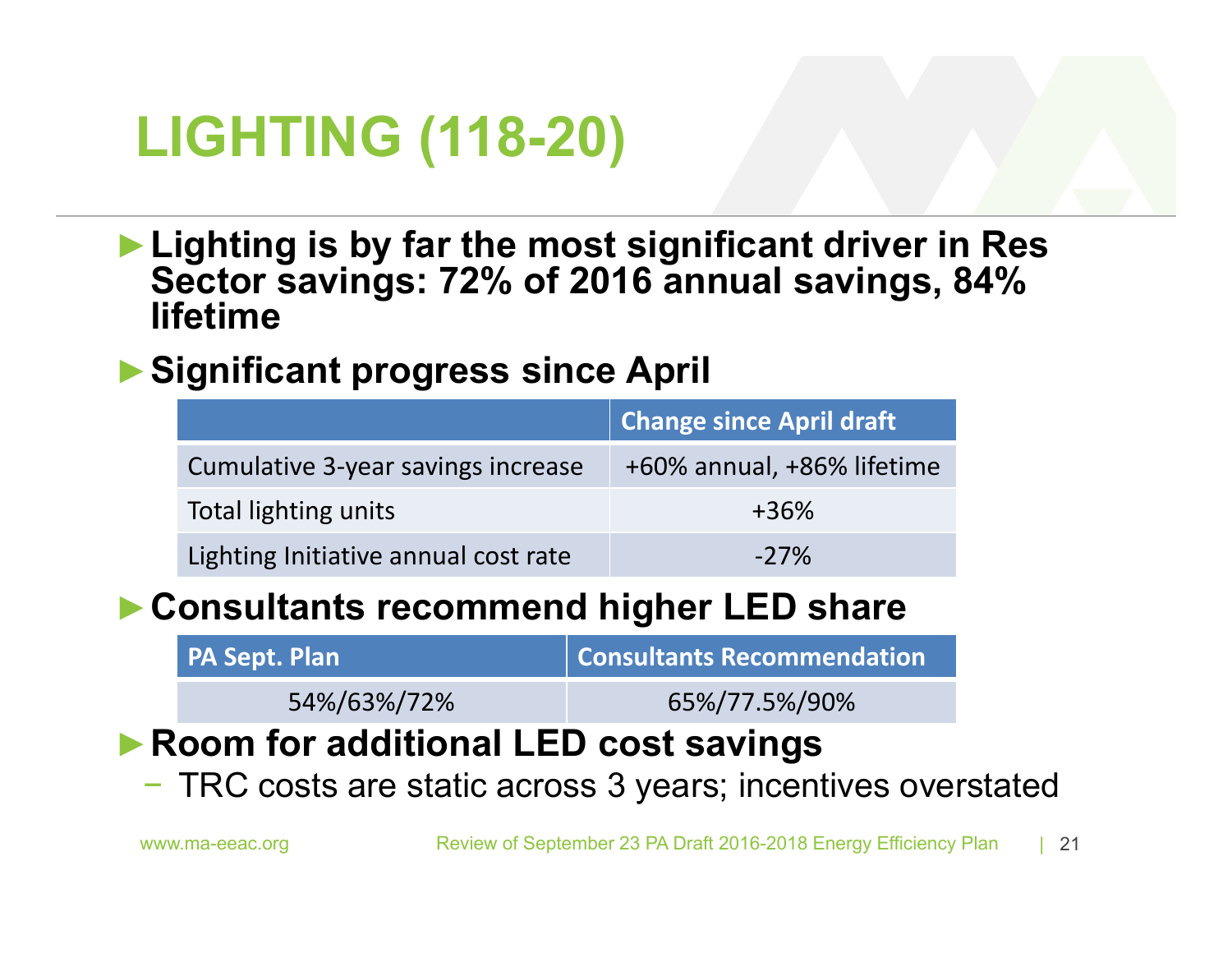

## **COMMERCIAL AND INDUSTRIAL PROGRAMS**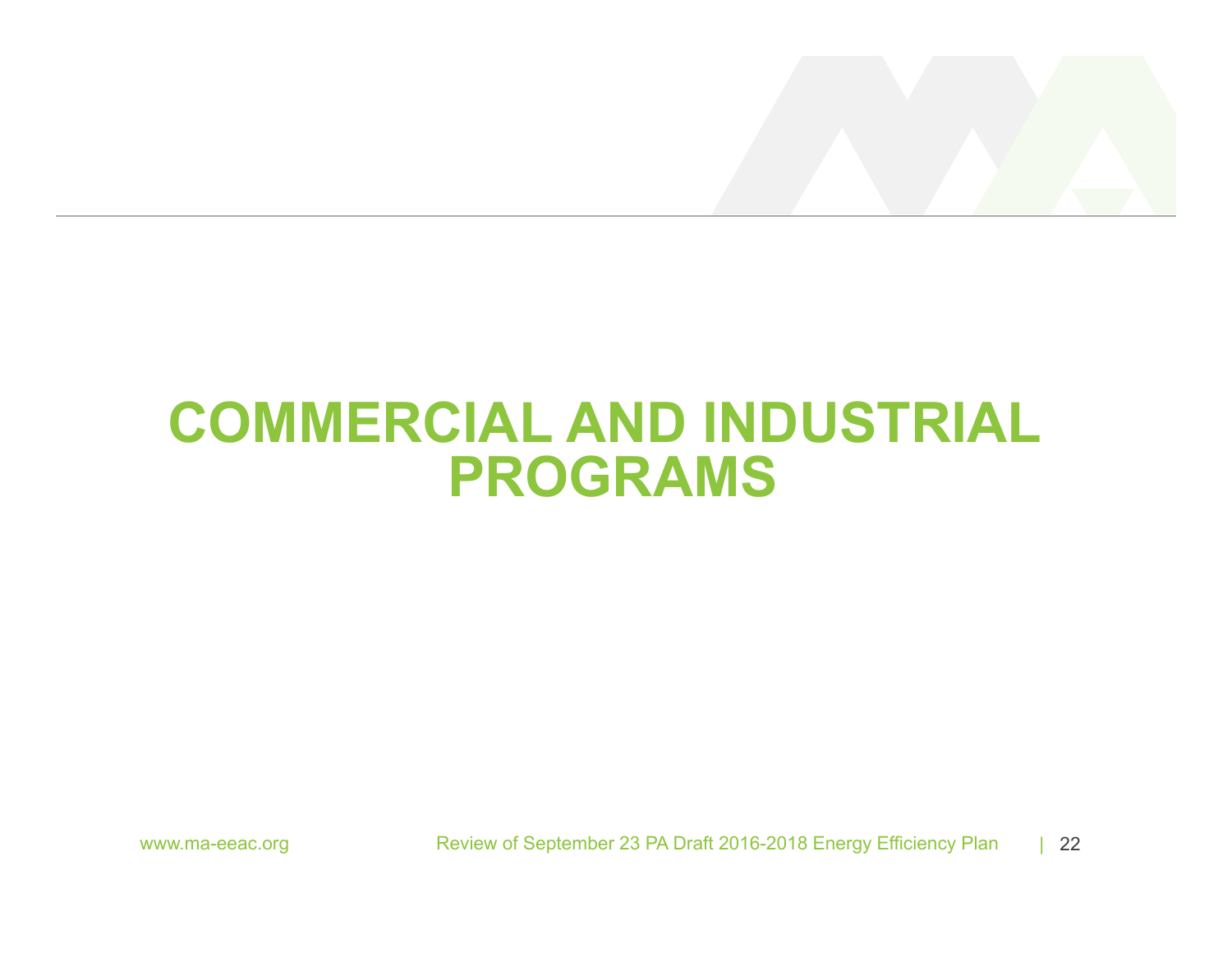# **C&I RESOLUTION MATRIX AND PLAN ADDITIONS – GOOD THINGS**

► There is a good description of new technologies<br>currently being evaluated and of the MA Tech<br>Assessment Committee (MTAC) process

► Description of collaborations with other entities like NYSERDA and customers

▶ Commercial Real Estate meets Council requests

# **►**Expanded Building Operator Certification and web-based learning opportunities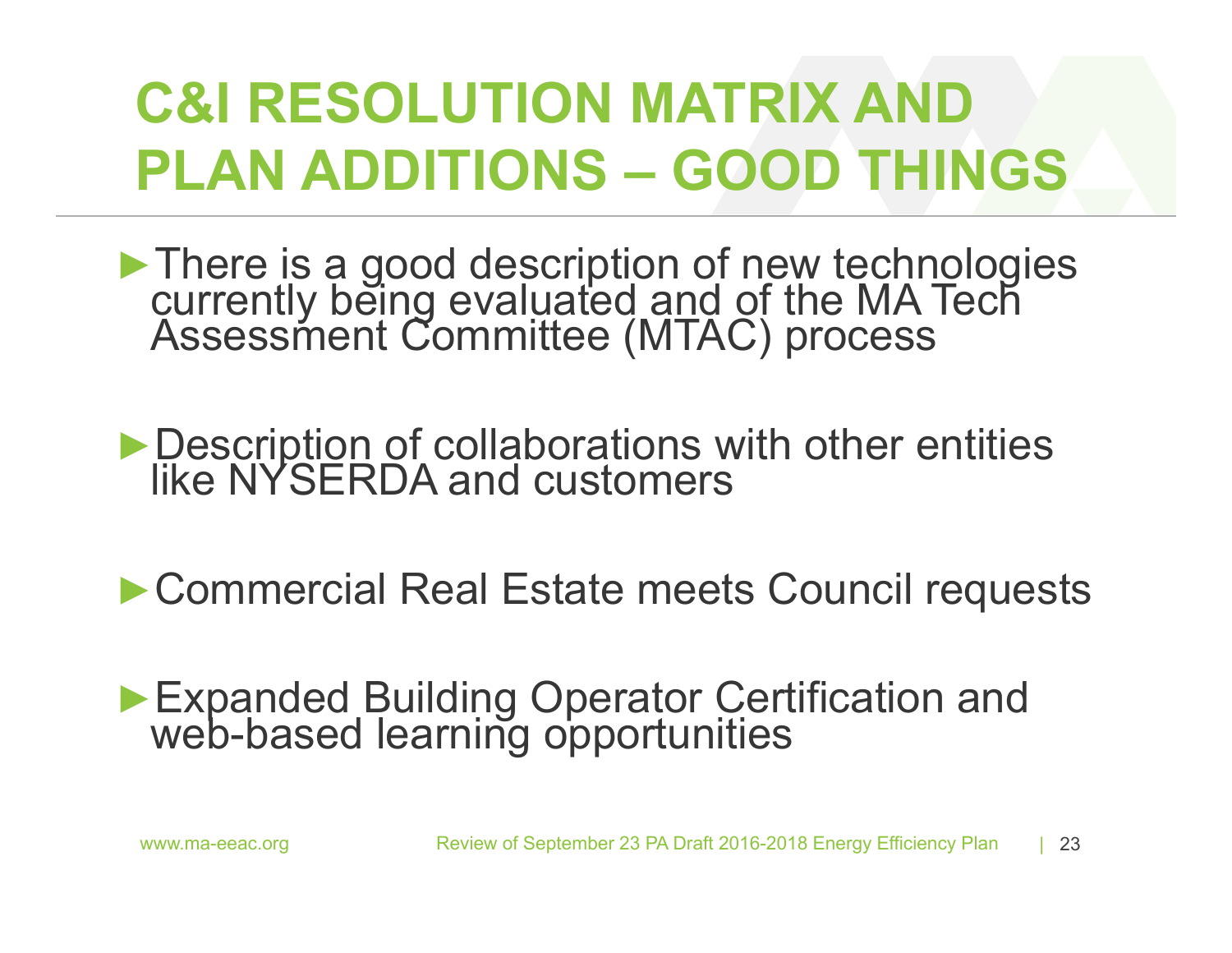## **COMBINED HEAT AND POWER**

- ► Council asked for reporting on CHP but PAs are only providing data in the BCR models (Matrix C.49)
- **►**Commitment to commission a best practices review deadline
	- An issue remains: How to streamline CHP approval/interconnection process
- **►**CHP savings have increased from 117,097 MWh in the April Draft to 174,111 MWh
	- This the equivalent off going from 20.6 MW to 32.7 MW
	- Consultant estimate in July was 42.4 MW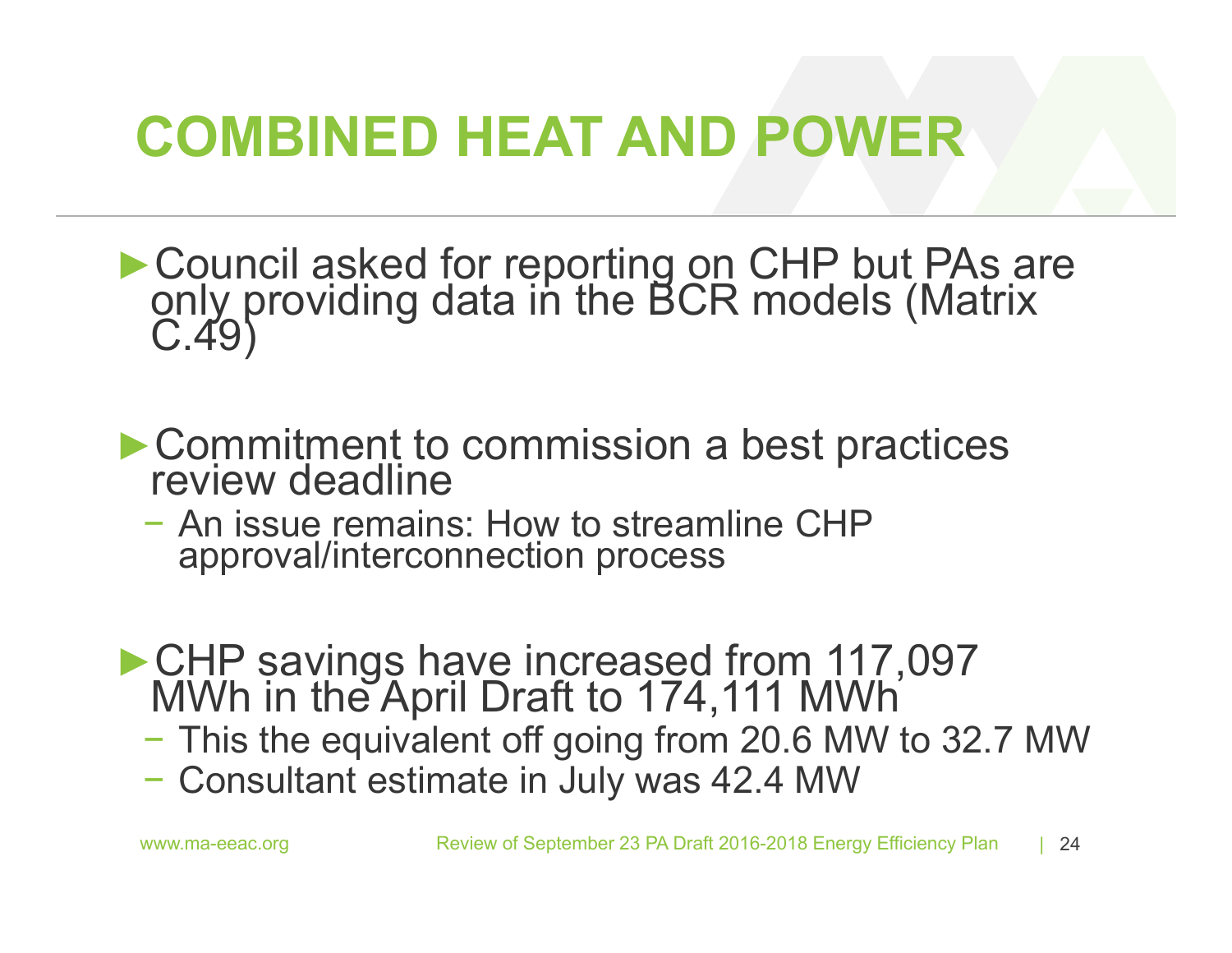## **LIGHTING**

## **►**Streetlights

- − PAs have committed to applying for tariffs for company owned streetlights
- − What is the strategy for company owned street lights after the new tariff is available? (Matrix I. 82)

## **►**Upstream

- − PAs increased savings from 130,000 to 172,000 gross MWh
- − New NTG increases 172,000 gross MWh to 204,000 Net MWh
- **►**Address the linear lighting transition from fluorescent to LED
	- − This is a major market shift
	- − PAs are thinking about this, why not share with the Council in the Plan. What is the strategy?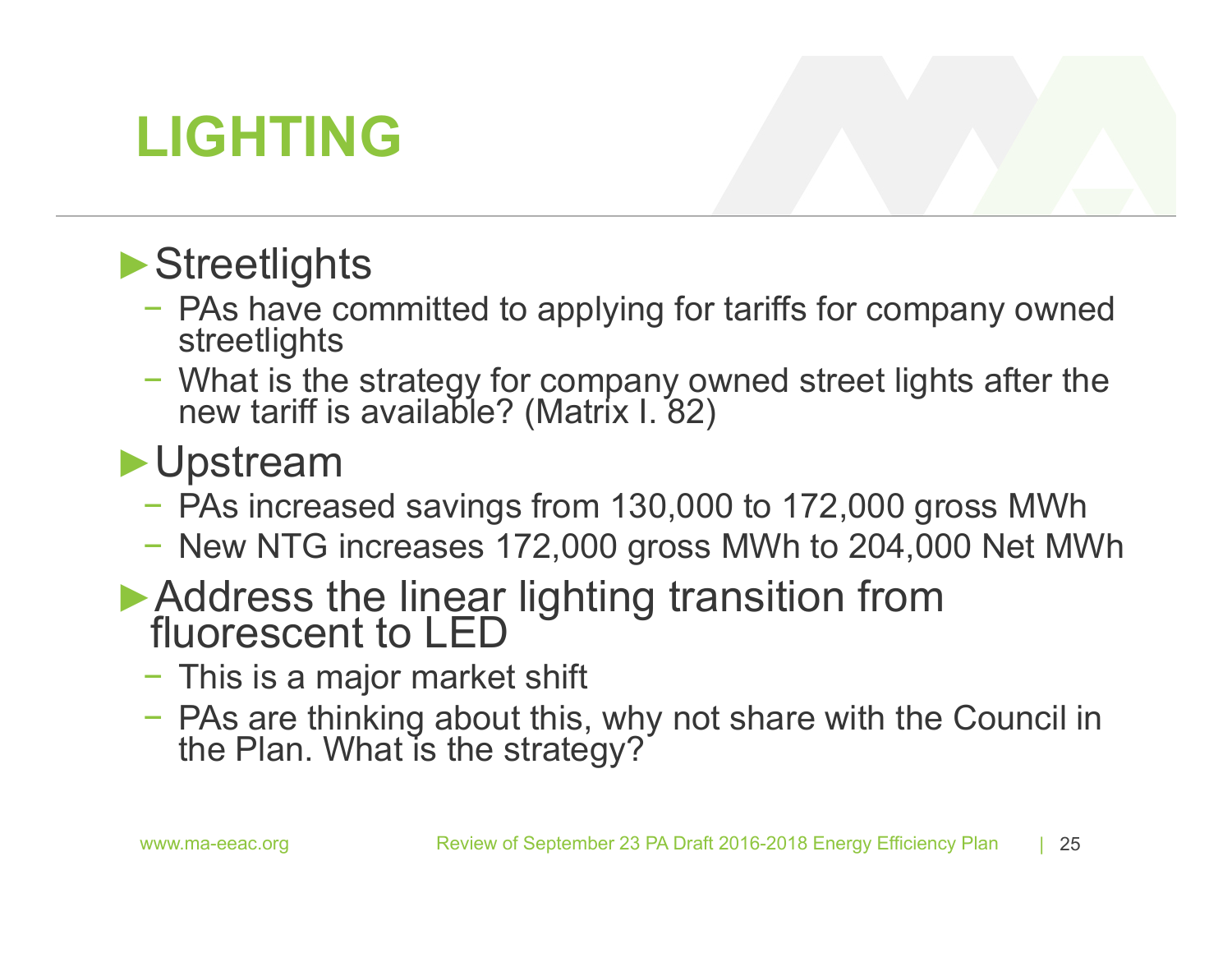## **POTENTIAL INNOVATION**

## **►**Continuous Technical Improvement

- − PAs talk about MTAC and collaboration
- − Budget for C&I R&D declines from April Plan
- \$1,577,960 to \$ 1,465,226 electricity and gas combined

## **►**Strategic Energy Management (SEM) Programs

- − Minimum program elements have been defined by CEE (Matrix F. 62). There are established programs following this accepted definition.
- − The PAs say they will consider SEM, but no commitment
- − 44,000 MWh for C&I program in Oregon = 5.8% of 2018 annual planned C&I savings
- − There are 400 Accounts with usage of 10 million kWh or more in MA.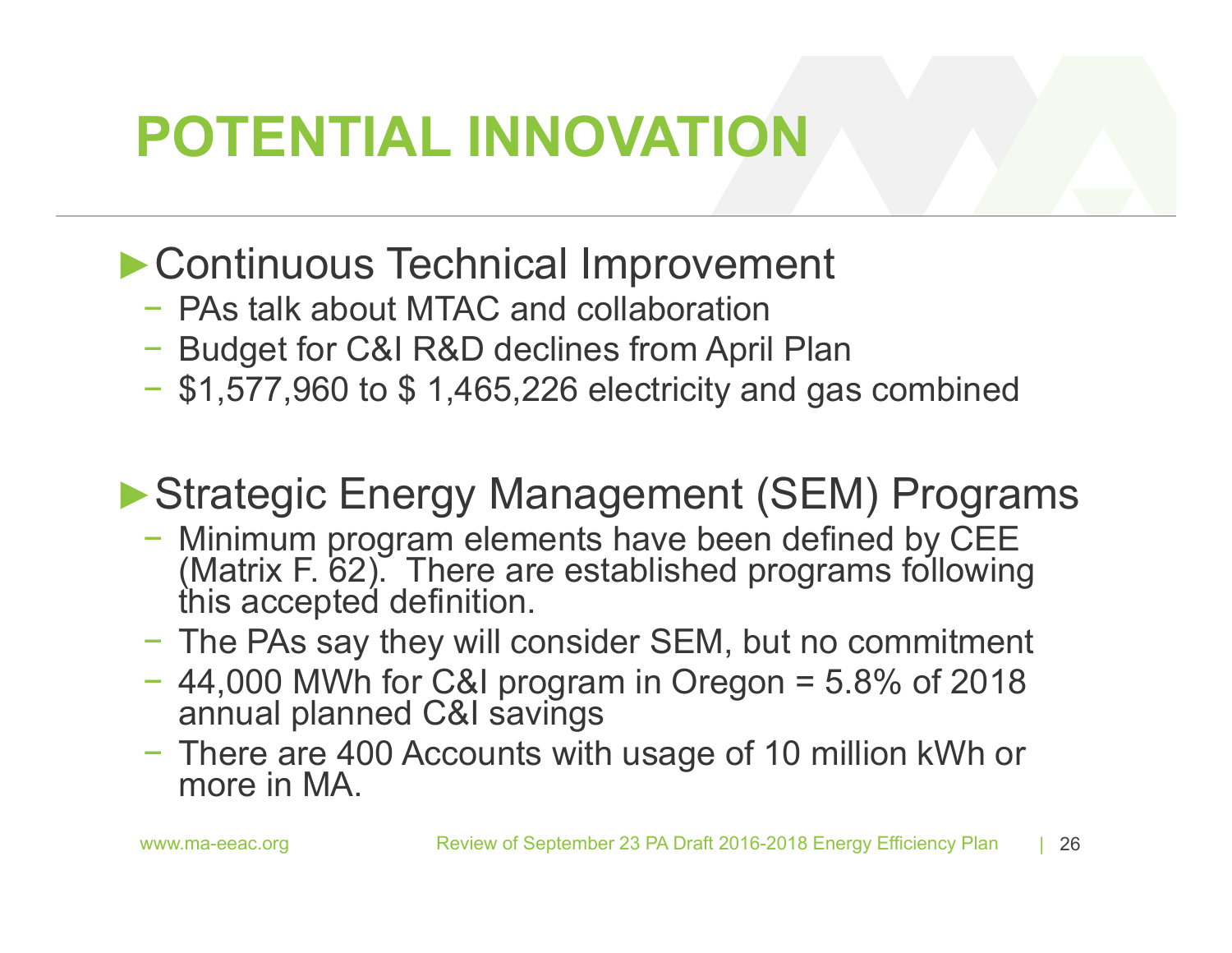## **RECONCILE MATRIX AND PLAN**

- **►**Commitment to better communication with the Council is needed in the plan
	- − Updates to the Council on CHP, R&D, Streetlights,<br>Segmentation strategies are in Matrix now, also include in<br>Plan (A. 37, B. 47, C. 49, C. 53 and D. 54)
- **►**Commit to a common RCx tool in Plan (E. 56)
- **►**Mid-sized customer Matrix response varies from the plan, should be reconciled. (A. 39)
- **►**Sub-meters are limited to MOU customers (A. 42)
	- − Best practice states meters make sense for RCx p. 117
- **►**Commitment to promote self-funding of the thermal portion of a comprehensive energy assessment using a PA auditor (K. 86)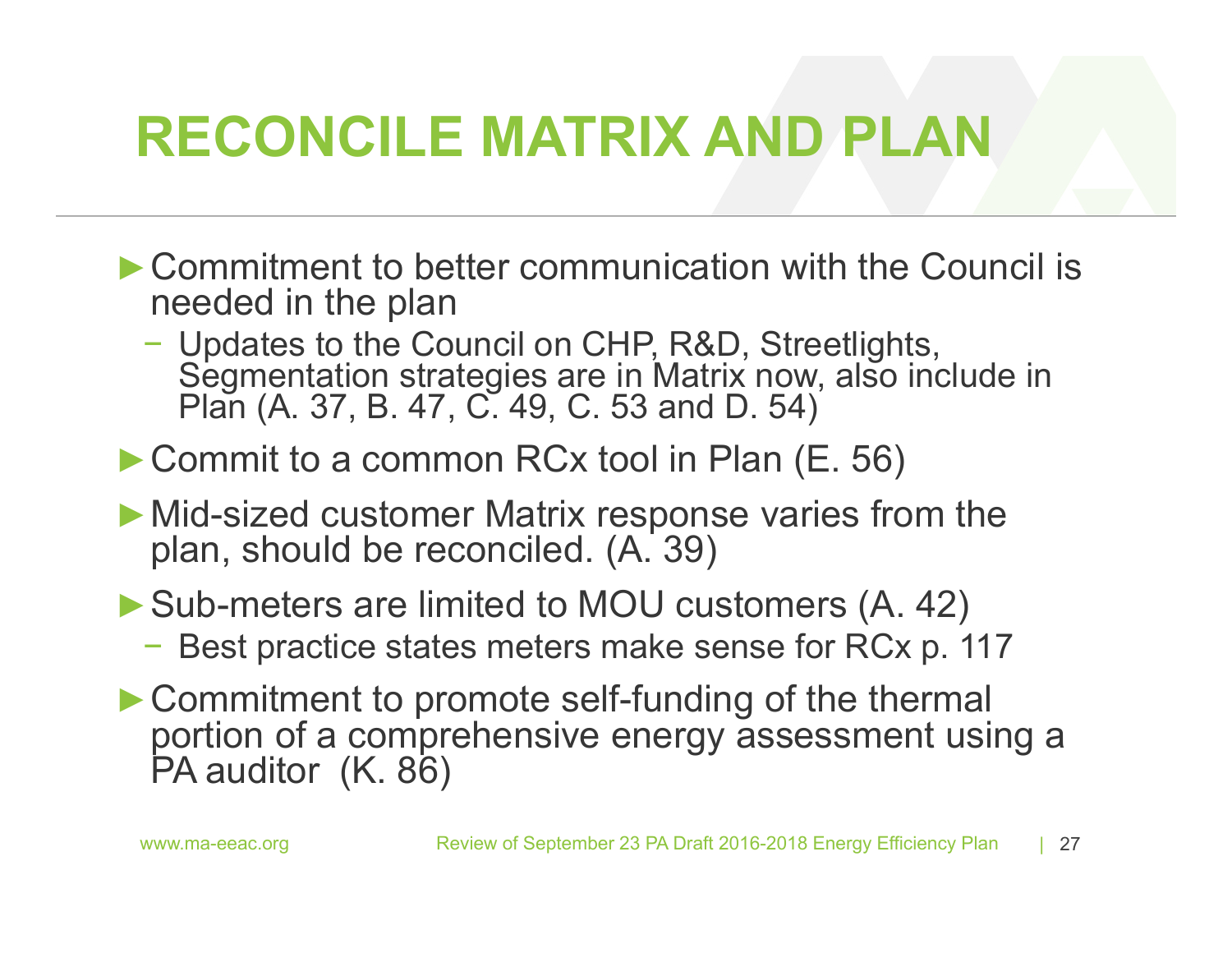## **PA DIFFERENCES**

### **►**Industrial Process

- − National Grid savings average 16,000 MWh/yr at \$402/MWh, which is 0.1% of C&I sales
- − Eversource savings average 42,300 MWh/yr at \$107/MWh, which is 0.3% of C&I sales

## **►**Small Business

- − Nat. Grid and Eversource are planning 22 MWh/Participant
- − Unitil and CLC are planning 16 MWh/Participant
- − Nat. Grid and Eversource are planning \$486 and \$635 \$/MWh
- − Unitil and CLC are planning \$1045 and \$770 \$/MWh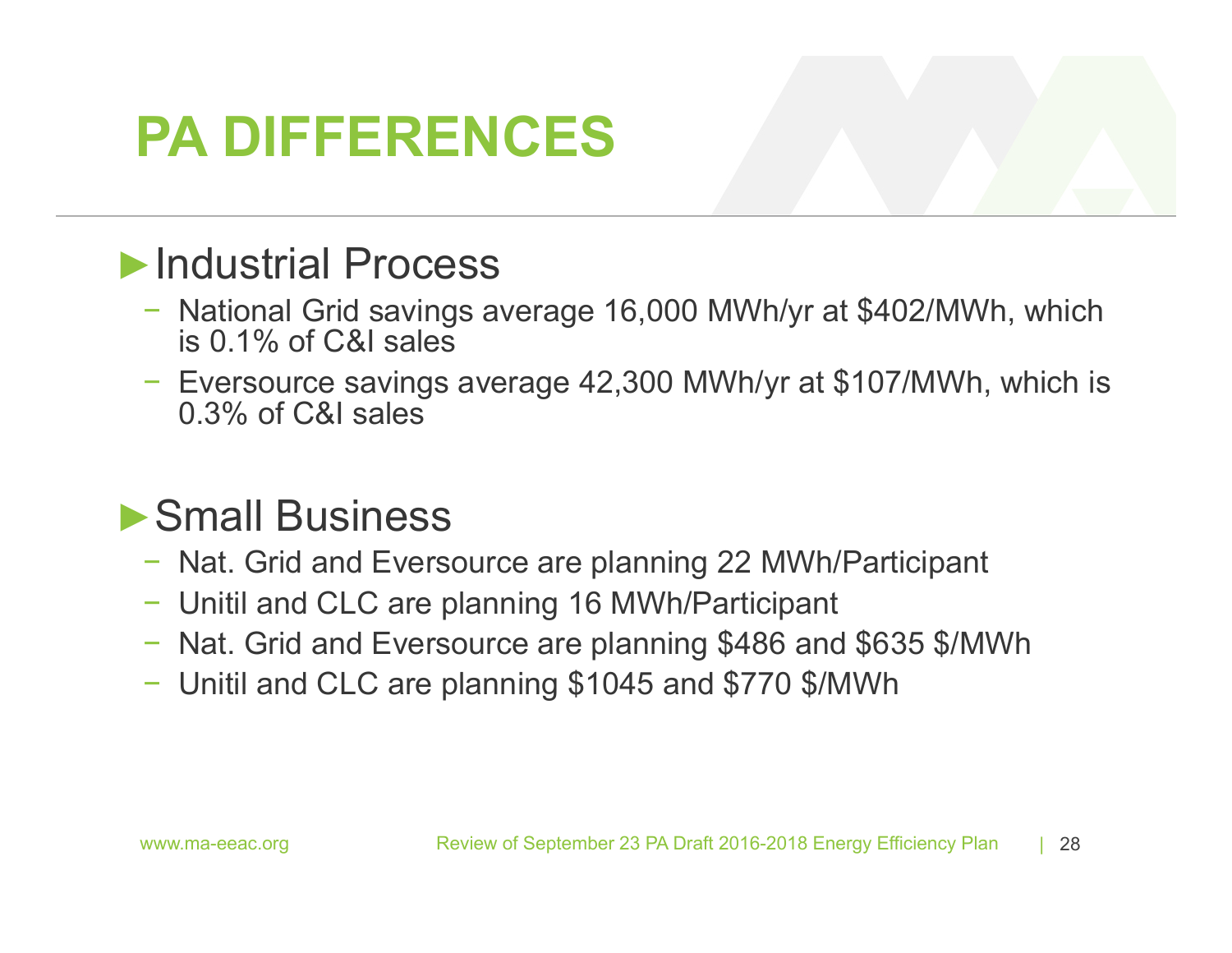

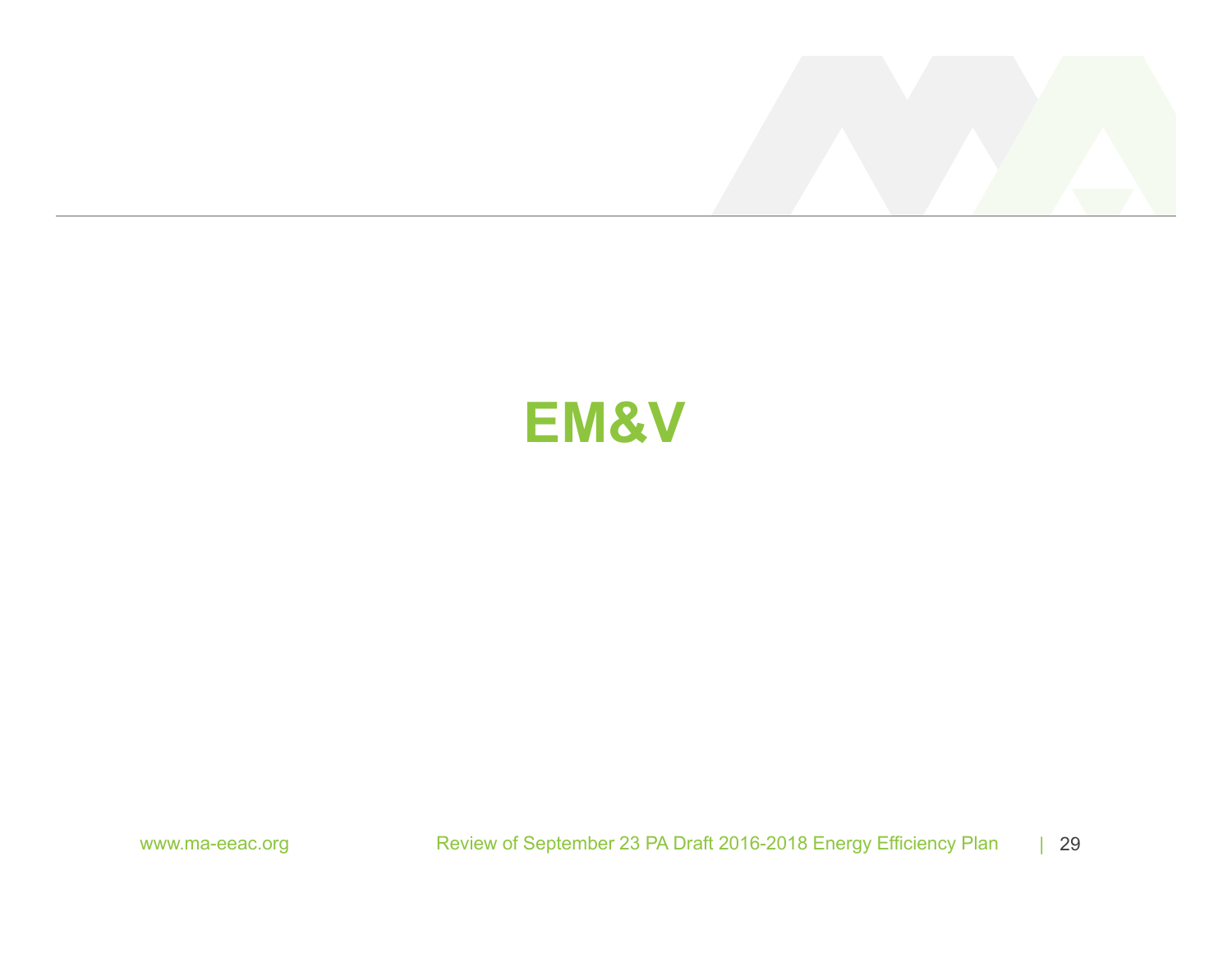

- The Strategic Evaluation Plan (SEP) is a<br>consensus document reflecting ongoing<br>collaboration between PAs and EEAC Consultants EM&V Team
	- − SEP will continue to evolve incrementally until it reaches final form in October filing
- ► Individual PA potential studies were performed outside of statewide EM&V framework
	- − Methods and reporting thus do not reflect collaborative statewide EM&V process
	- − Consultant Team review determined the PA potential studies are flawed and therefore should not be relied on
	- − Studies' estimates of potential savings are less than current achievement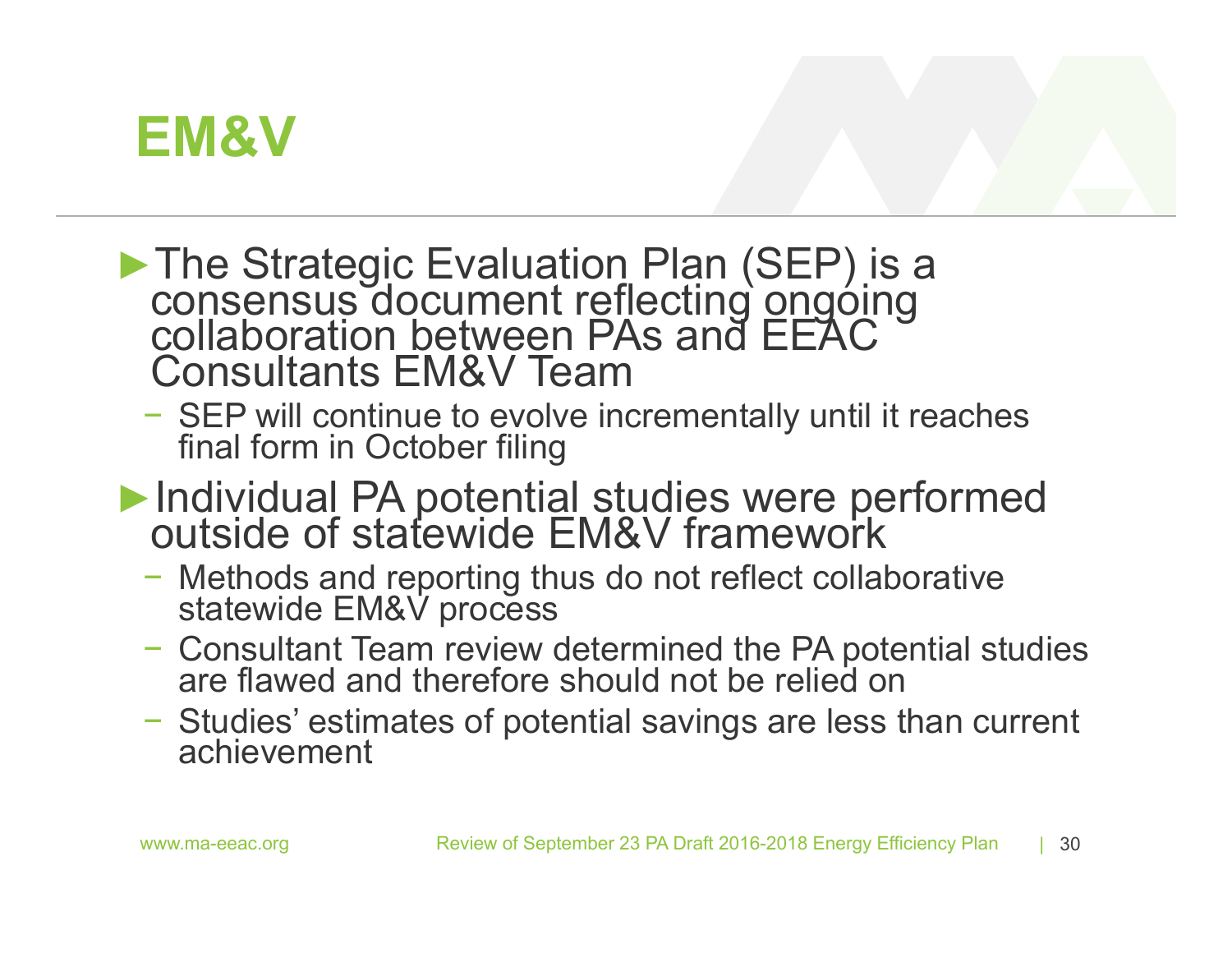## **EM&V, CONTINUED**

### **►Filing contains some non-consensus language regarding planned emissions study**

- − PAs and EEAC Consultants have agreed to conduct study, but language on pp. 248-249 contains specific study provisions not agreed to, and DEP and others have some comments
- − Our understanding is that the plan has early draft language, which will need to be corrected in October version
- − SEP (p. 1,541) accurately characterizes what has been agreed upon to date

### **►Filing contains many references to implications of completed EM&V studies**

- − Consultants applaud this attention to the EM&V feedback loop
- − However, there are a few references to implications that we believe reflect misinterpretations of study results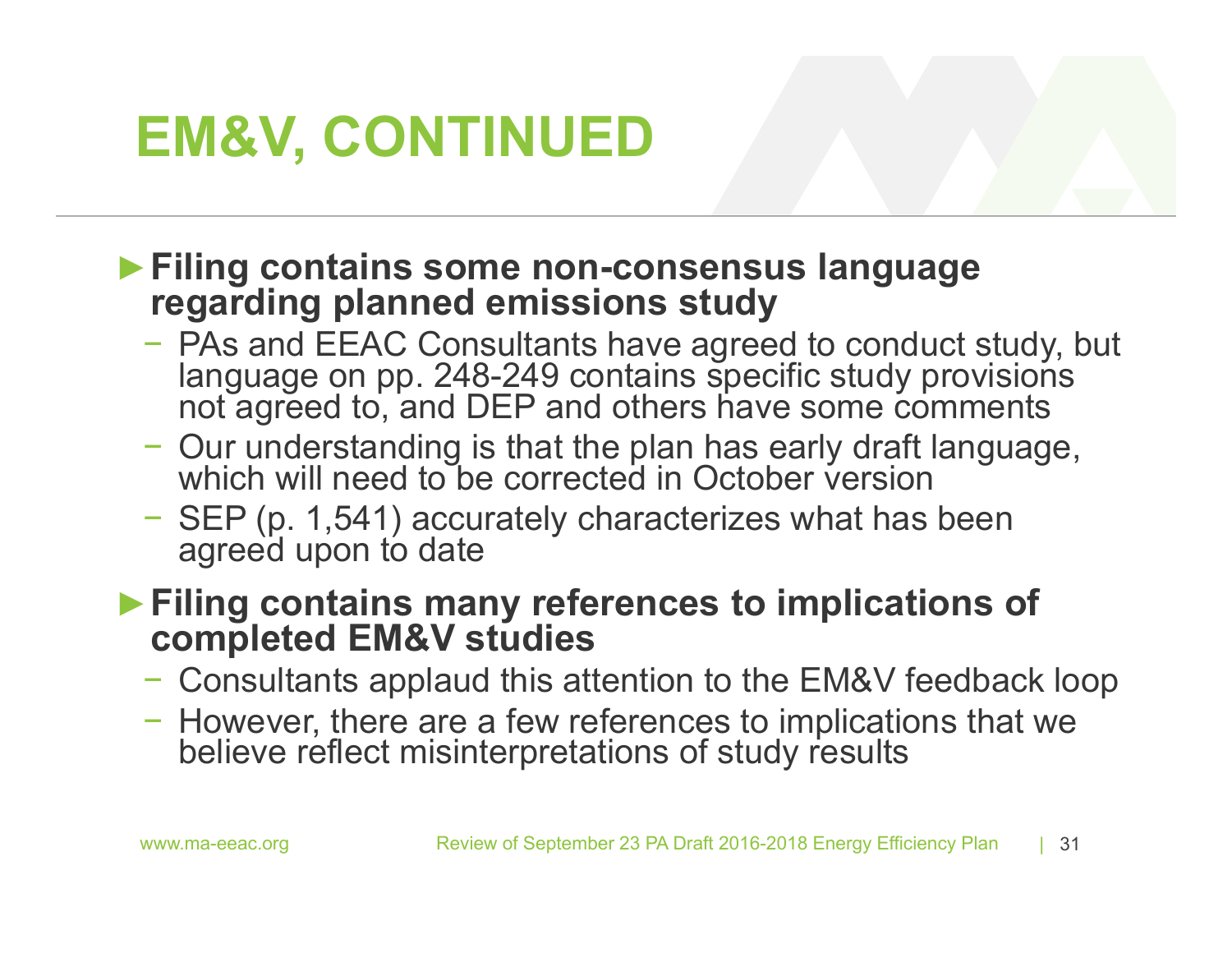

→ CONSULTANT TEAM

# **QUESTIONS?**

## **Thank You**

►**September 30, 2015**

www.ma-eeac.org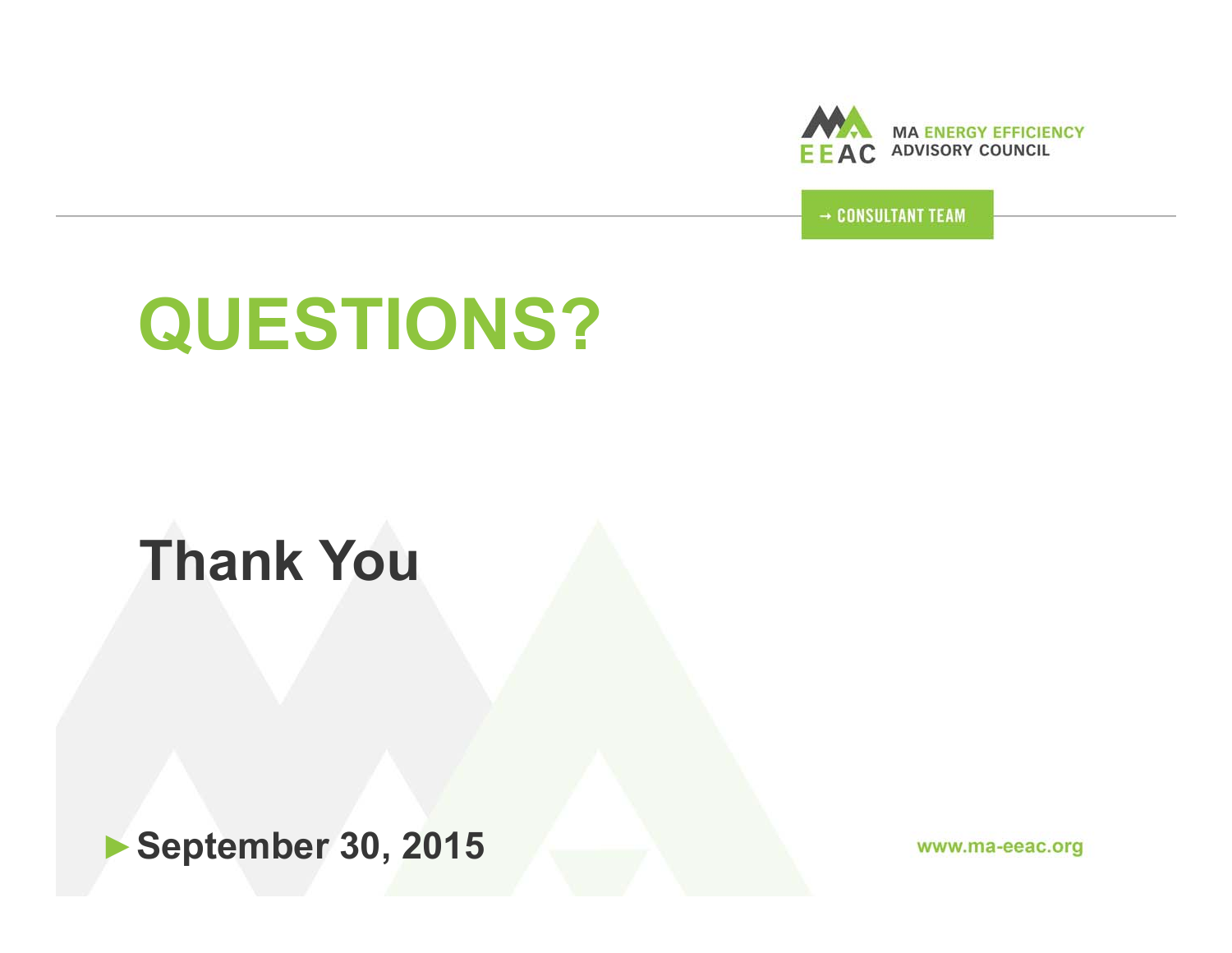

## **ADDITIONAL PROGRAM SLIDES**

www.ma-eeac.org Review of September 23 PA Draft 2016-2018 Energy Efficiency Plan | 33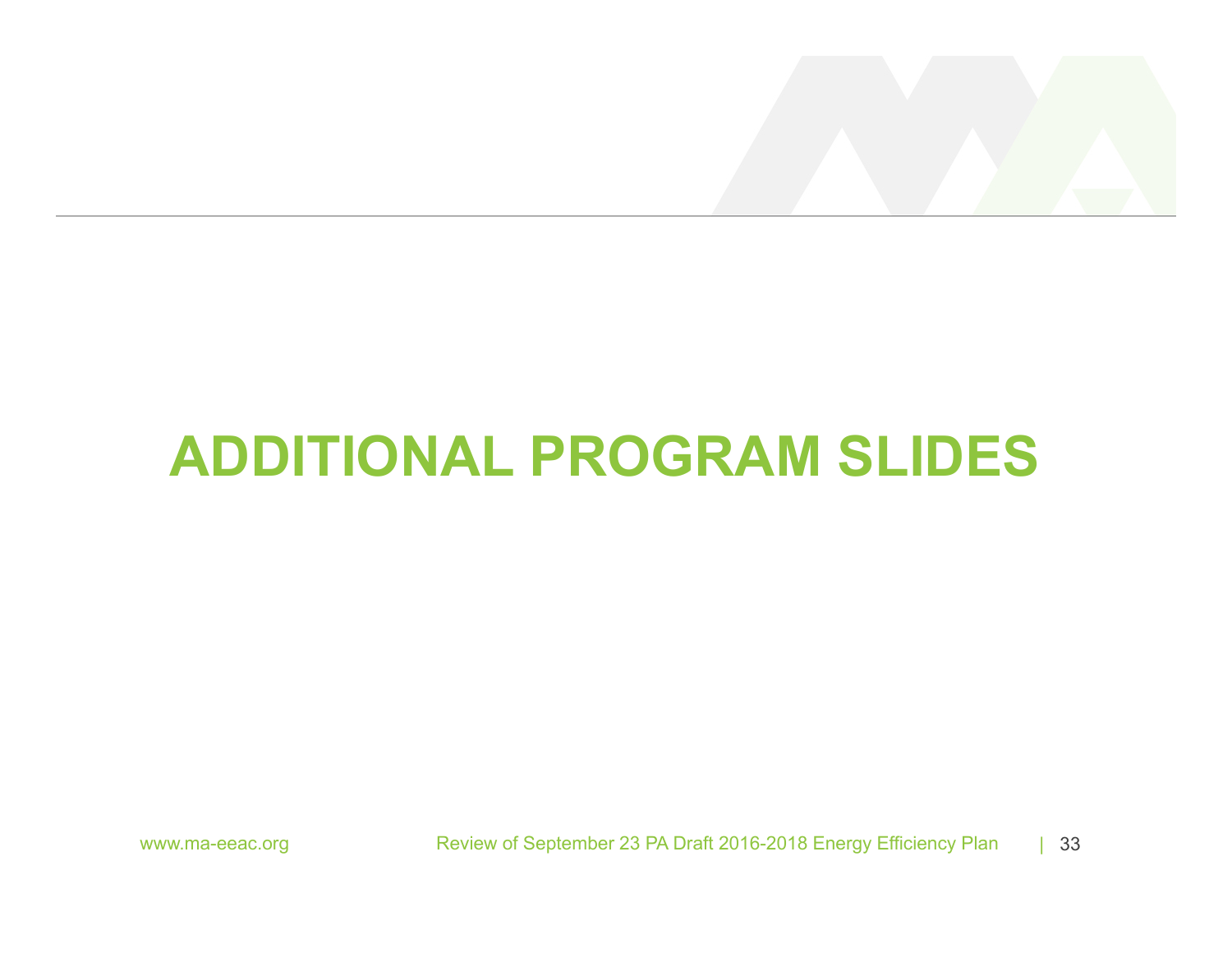## **CONTRACTORS (104)**

**►Focus of discussion during stakeholder workshops and ongoing through PAs' continuous improvement efforts**

### **►Addressed in term sheet:**

"The PAs and the Council will collaborate to identify<br>opportunities to continue to maximize the impact of the<br>contractor community in order to maintain high quality, cost-<br>effective/efficient, high impact programs and incr

### **►Could also be affected by pending RCS regulations and associated guidelines (yet to be developed)**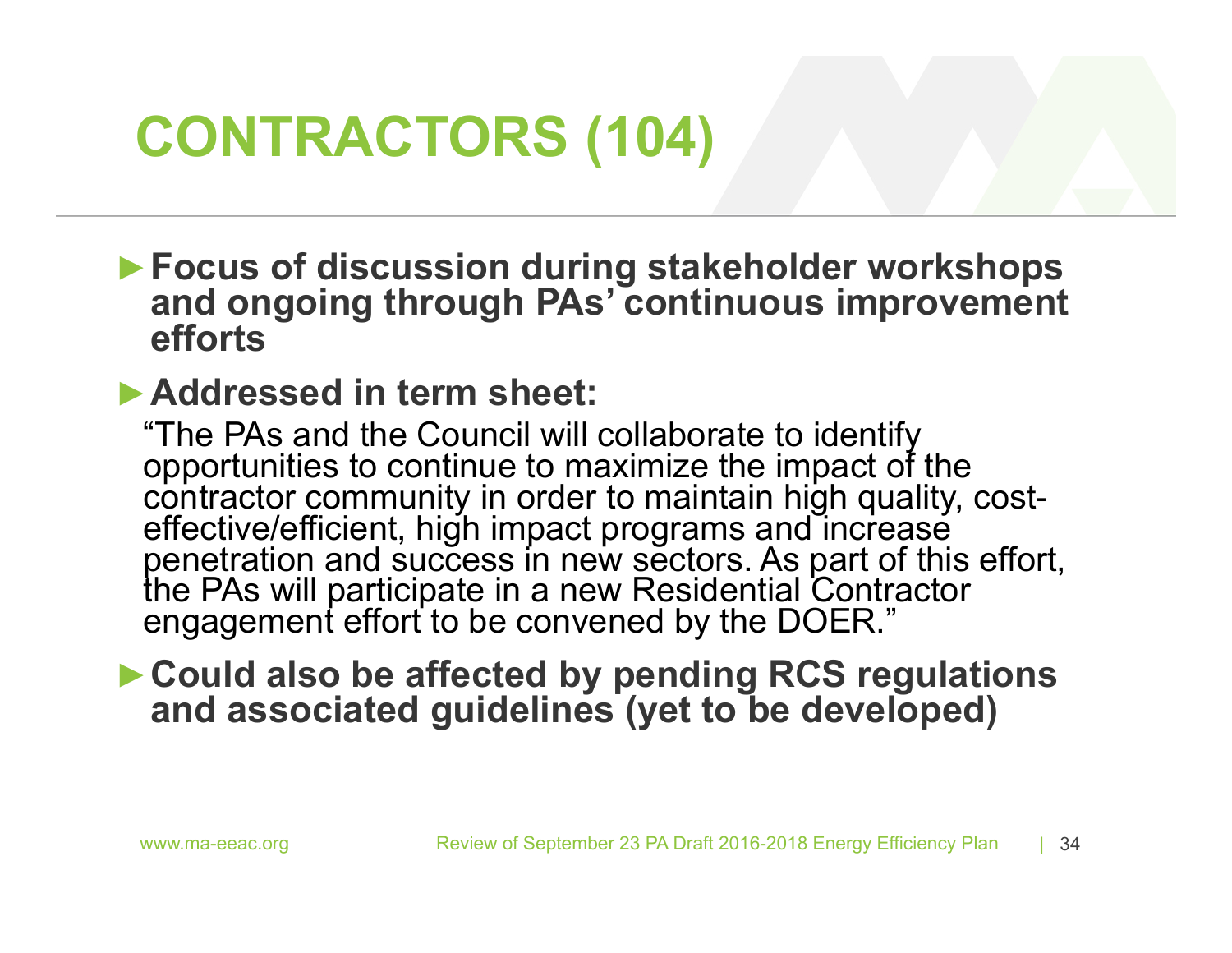## **PATH TO ZERO (115-116)**

- **►New draft of Plan indicates the PAs will explore a "Path to Zero" for residential new construction**
	- − Focus is on recognition rather than incentives
- **►Does not specifically incorporate Council recommendations:**
	- Requiring renewable readiness in the highest two performance tiers/top prescriptive tier and
	- − Assessing the impact of creating a ZNE performance tier
- **►**Positive step that dovetails with DOER efforts, but there should be more concrete steps from a nation-leading program and group of PAs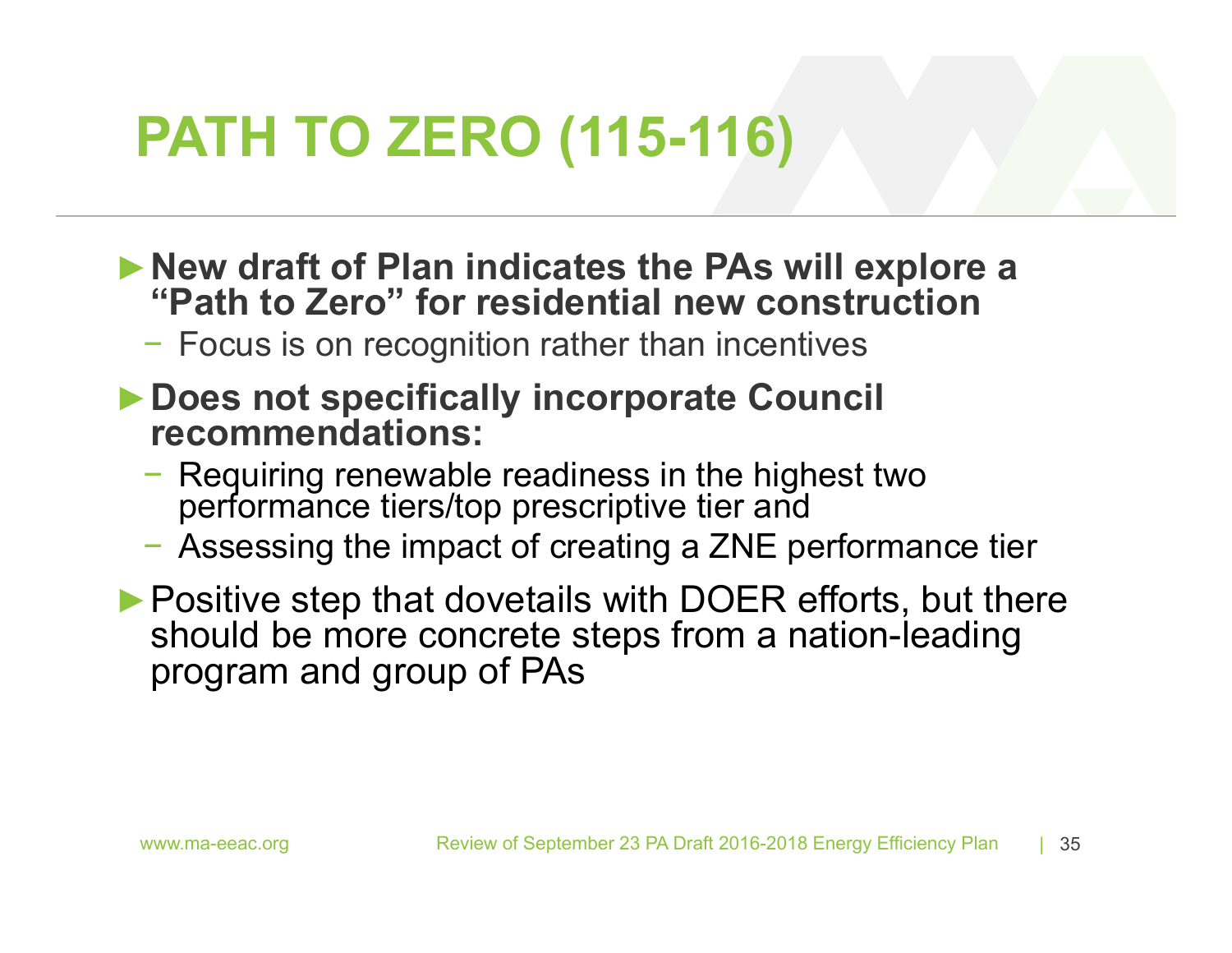## **BEHAVIOR (112)**

- **►Focus of Consultants given contribution to annual savings, comparatively low cost to deliver, strong BCR, and mandate to achieve all cost effective energy efficiency**
	- − Behavioral annual savings were 25% of electric sector savings and 41% of gas sector savings in 2014
	- 2014 annual electric cost rate was \$0.08 (vs. \$0.40 sector avg.), gas cost rate was \$0.54 (vs. \$6.30 sector avg.)
- ▶ Plan indicates PAs will be pursuing innovations, **including linkages to newer technologies**
- **►Several PAs are offering no behavior initiative or an extremely limited one**
	- − To the extent these are cost effective, they could provide additional electric and gas savings